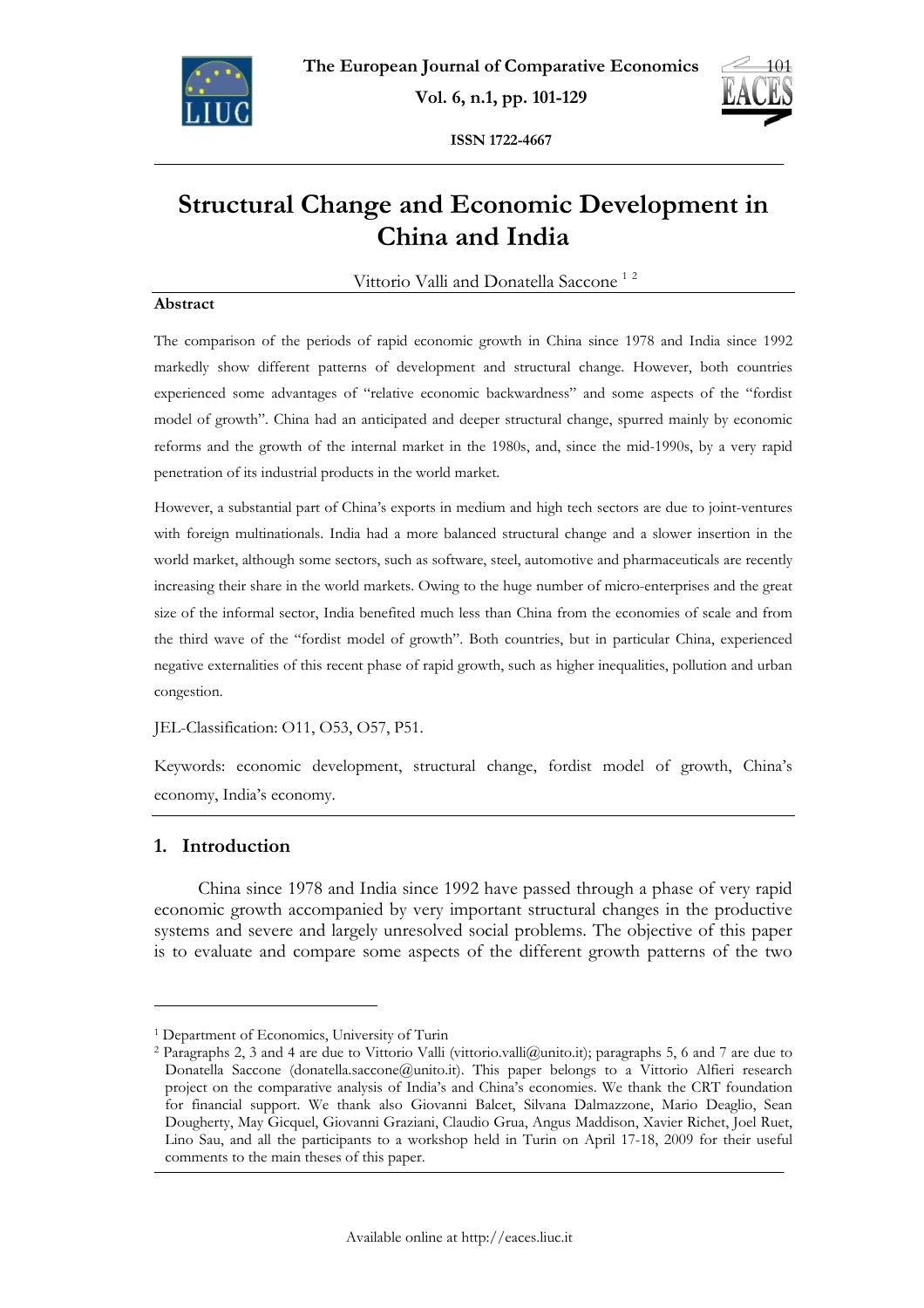economies analyzing in particular the relations between structural change and economic development.

In doing so, we will utilise three concepts: Gerschenkron's "relative economic backwardness" (Gerschenkron, 1962; Fuà, 1980), "the fordist model of growth" (Valli, 2002, 2005, 2009) and Syrquin's distinction between the productivity effect and reallocation effect (Syrquin, 1986). The first concept is well known and stresses the fact that an emerging backward economy may benefit from some advantages, such as the adoption of modern technologies coming from more advanced countries and the possibility of transferring large masses of the labour force from low productivity sectors (agriculture and traditional tertiary activities) to sectors with higher productivity (industry and modern services).

The second concept, which is not to be confused with the more general concept of "Fordism" of Gramsci or of the French regulation school,<sup>3</sup> is mainly associated to a phase of strong growth of some interlinked industrial and service sectors where scale economy and network economies are of crucial importance.

The third concept is a useful device to decompose productivity growth and comes from a long and important tradition of studies on structural change and development carried on by authors such as Kuznets (1966), Chenery and Syrquin (Chenery et al., 1979; Chenery, Robinson, Syrquin, 1986; Syrquin, 1986; IMF, 2006).

## **2. The Third Wave of the Fordist Model of Growth**

The US experienced the first wave of the fordist model of growth for some decades following 1908.<sup>4</sup> West Europe, Japan and the four Asian tigers passed through their second wave in the 1950s and the 1960s. Since the late sixties, the US, Western Europe and Japan experienced a crisis of the fordist model and have entered a postfordist phase. In contrast, China and India have entered the third wave of the fordist model of growth respectively in the 1980s and the 1990s, benefiting at the same time from some aspects of post-fordism and from several advantages of relative economic backwardness.

In the US the crucial sectors of the fordist model of growth were the automobile industry with all its interlinked sectors (steel, oil, tyres, auto repair, construction of roads and motorways, etc.). When in 1908 the Ford motor corporation launched, as a mass production product, the new Model T, which was much less expensive than pre-existing cars, it greatly accelerated the demand and the diffusion of the automobiles in the US market, and stimulated a rapid expansion of the steel, tyre and oil industries, road building, etc. In the 1980s in China, in a very different economic and socio-political context, the crucial sectors of the fordist model of growth were instead the electrical domestic appliances and their interlinked sectors (steel, plastics, electricity, etc.). In the

<sup>&</sup>lt;sup>3</sup> While our concept of "fordist model of growth" mainly regards the core of economic transformations, the concept of Fordism of the French regulation school (Aglietta, Boyer and other authors) is much wider and regards also the relations of the economic aspects with socio-political and institutional changes, the organization of labour and of production in the firms and the social conditions of workers. Their approach, which is partly a derivation of Gramsci's concept of Fordism, is fascinating, but it is

probably overly ambitious, since it implies the existence of a fully integrated social science.<br>4 For a more complete analysis of the three waves of the fordist model of growth and the case of China see Valli (2009).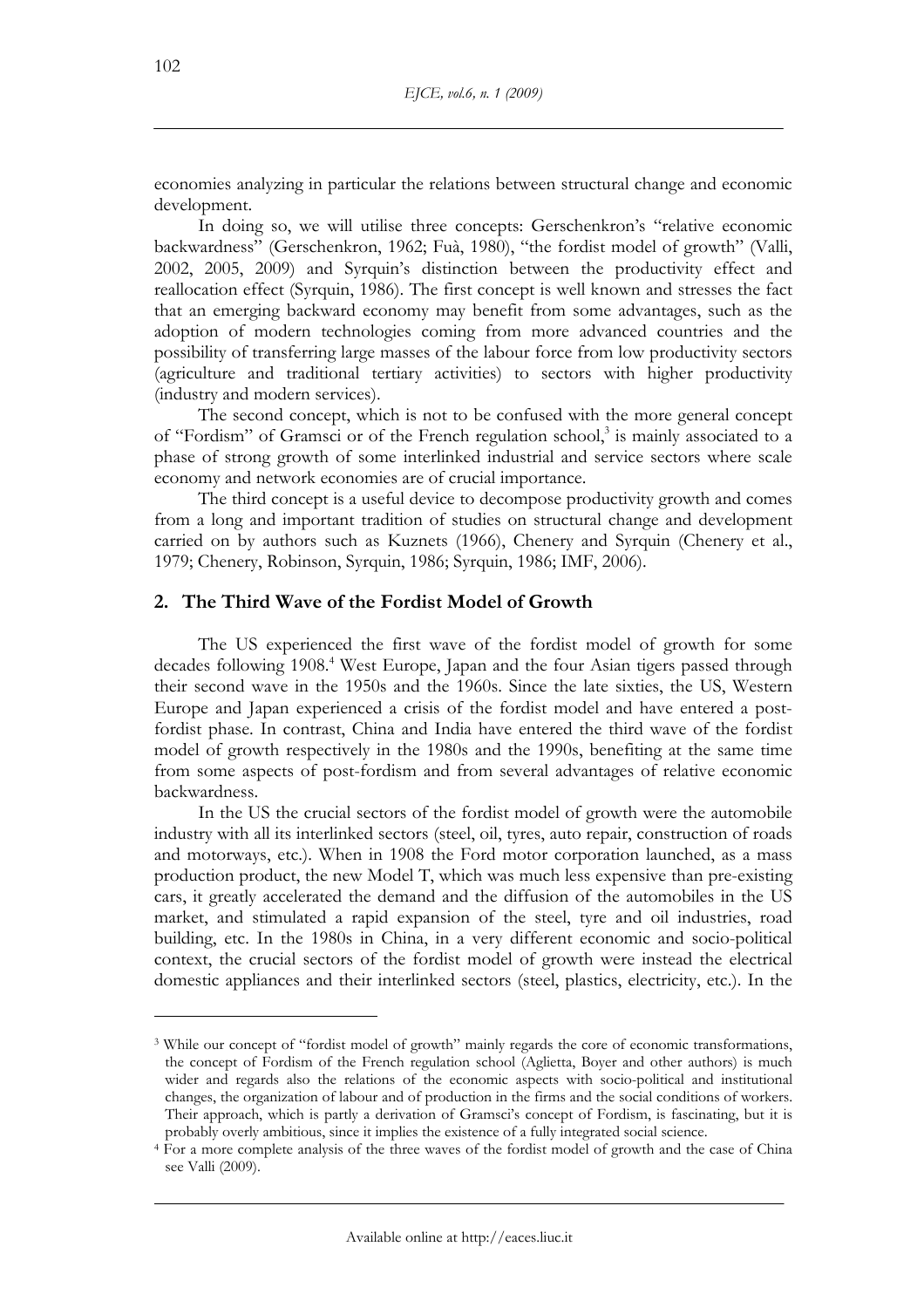1990s in China there was the addition of microelectronics, telecommunication and energy. Finally, since the 2000s, there also has been a rapid growth in the production of industrial vehicles, motorcycles and automobiles. In India, since 1992, machinery, household electric appliances, steel, pharmaceuticals, and, more recently, software services, telecommunication, motorcycles, automobiles and air communication have been the crucial dynamic sectors.

## **3. Structural Transformation**

Most empirical analyses about structural transformation have two severe shortcomings. They often only consider the changes between the three great productive branches: agriculture, industry, services. However, also the changes among the different sectors of industry and services have great importance. Also the chance given to young school leavers not to remain unemployed or underemployed in agriculture and to find a job in industry or in services, which in general pay higher wages than agriculture, or to find a job in modern industrial or service sectors, which in general pay higher wages than the traditional ones, is usually overlooked or underestimated. Moreover, most empirical studies do not adequately consider the five main "virtuous circles" embedded in the "fordist model of growth".

The first virtuous circle can have a huge importance and consists in the fact that the rapid growth of production may generate economies of scale or network economies, higher productivity, higher profits, higher investment, further increase in productivity and production (see Figure 1). This feedback is associated with the rapid growth of industrial sectors where economies of scale are important, such as TV sets, refrigerators, washing machines, automobiles, steel, chemicals, PCs, mobile phones, etc. This effect is particularly strong in the period in which the internal demand for these goods rises very fast because several families buy their first TV set, or refrigerator, or their first PC, or mobile phone, etc. The effect becomes much weaker when economies of scale are fully exploited or when the sectors become mature, with substitution demand predominant.

The second important "virtuous circle" operates though aggregate demand. The rapid increase in productivity leads to a rapid increase in unit wages without reducing profit margins. This trend, if accompanied by a rise in employment, determines a fast increase in total wages and thus in consumption, which can favour, together with the increase in total profits, a substantial increase in investment. The rise in consumption and investment leads to a rapid increase in internal demand.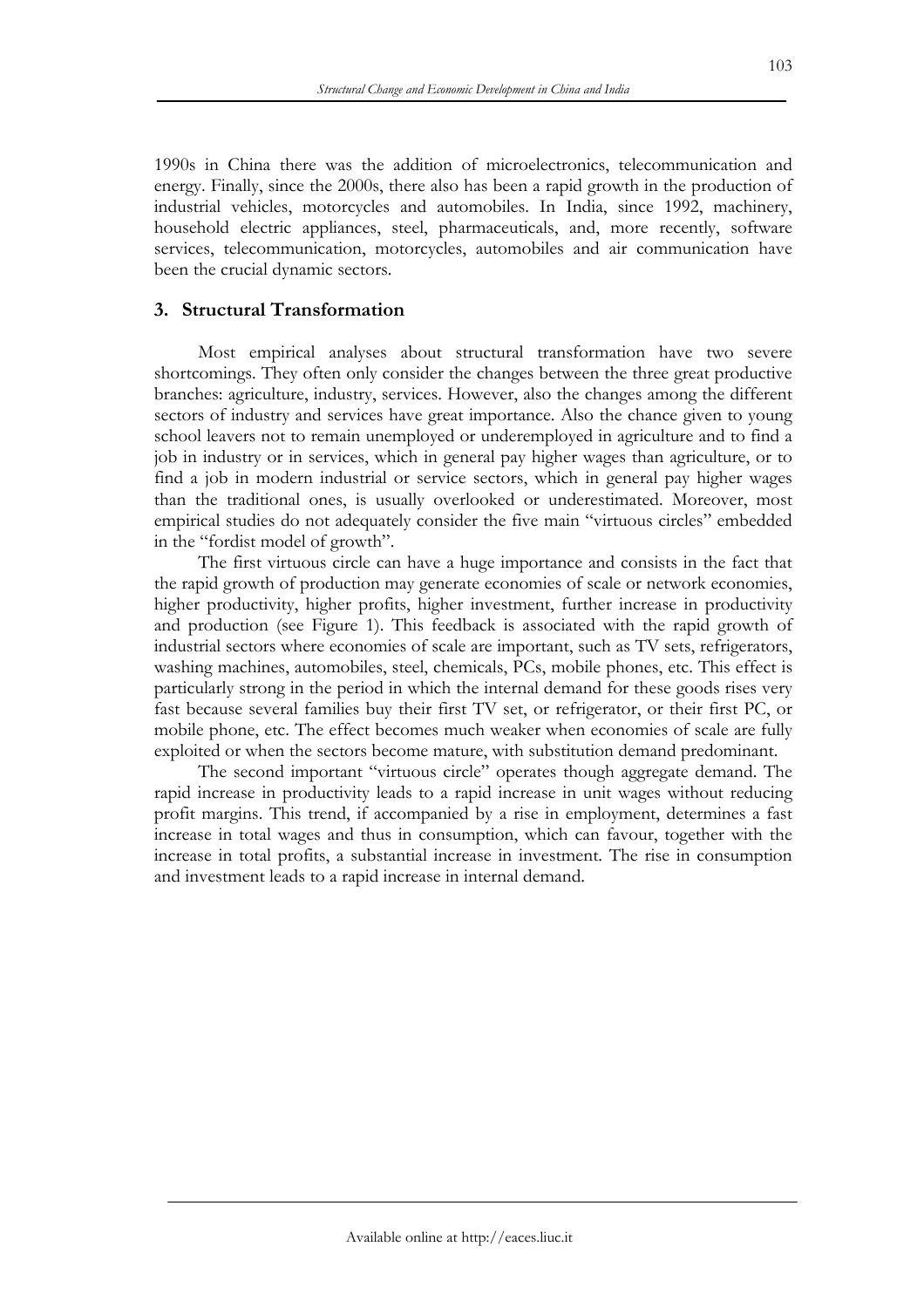

*Figure 1. The fordist model of growth in China* 

*Source: the chart is derived from Valli (2002).* 

After some years, the improvement in productivity also leads to an increase in external competitiveness and exports and in the attractiveness of foreign direct investment. Internal demand-led growth can thus gradually become an export-led growth, as it has already happened in China, but not yet fully in India.

The third "virtuous circle" operates through total profits and investment. The rapid increase in labour productivity permits a substantial rise in total sales and then in total profits, provided that profit margins remain relatively stable. This leads to a rapid rise in both intensive and extensive investment. The former improves labour productivity, while the latter leads to an increase in employment and thus to a rise in total wages, consumption and aggregate demand, communication facilities, etc.

The fourth "virtuous circle" regards relative prices and the demand for selected goods and services. The very rapid increase in productivity in industrial sectors with economies of scale or network-economy service sectors can contribute to reduce the prices of their goods or services relative to the average level of prices. The fall in relative prices of these goods or services may boost their demand. The rapid increase in demand favours a rapid rise in profits and investment, contributing to the overall growth of the economy.

The fifth virtuous circle relies on the increase of taxation which accrues to the state and local authorities due to the rapid rise in production and in sales. It facilitates the financing of schools, research and development investment, transport and communication facilities, etc.

Naturally, the positive effects of these virtuous circles are accompanied by negative effects such as the greater division and fragmentation of labour and the increase in labour intensity and alienation in big factories. There is, moreover, a rapid increase in urban congestion and pollution, due to the rapid rise of the circulation of automobiles and other vehicles. Finally, there is a strong increase in energy consumption associated to the rapid economic growth and the greater diffusion of vehicles, PCs and domestic electrical appliances.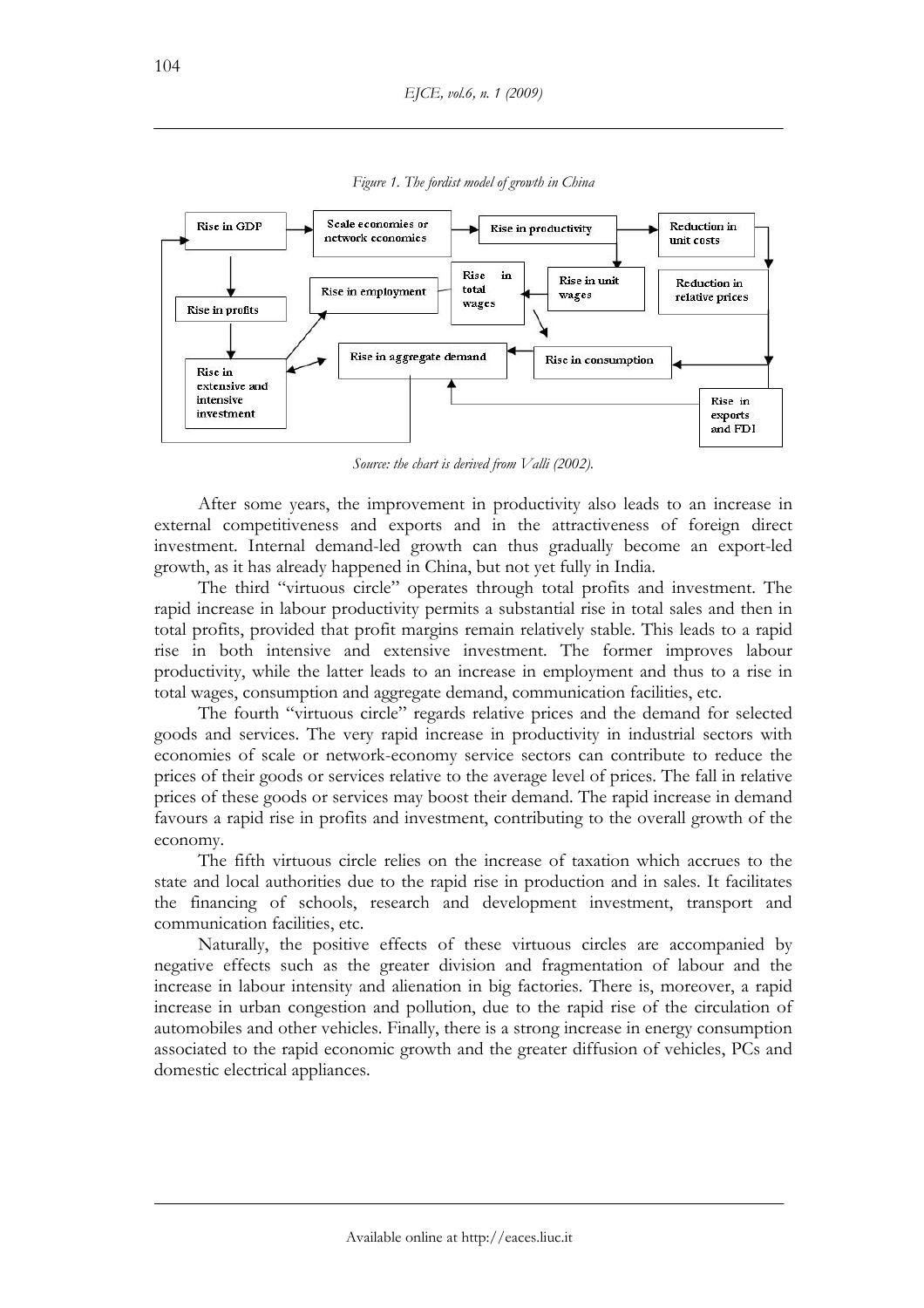Unfortunately, there is no comprehensive theory which can account for the virtuous circles,<sup>5</sup> but the scheme depicted in Figure 1 may provide a general framework for the interpretation of some important aspects of the "fordist model of growth" as it operates in the two great emerging Asian economies.

## **4. Growth and Structural Change in China and India since 1978**

In 1978 China and India were two developing countries, with a very low level of per capita GDP and very different political, social and economic institutions. Both countries could be considered "latecomer countries" in Gerschenkron's words, but, with a very low industrialization pace, they had not been able to exploit the advantages of relative economic backwardness in any meaningful way. The degree of poverty of a very large part of their population and the development model chosen by their governments had also prevented the two countries from starting any form of "fordist model of growth".



*Figure 2: Per capita GDP in PPPs in China and India: 1978-2008 (international US \$ 1990)* 

*Source: GGDC (2009).* 

After the 1978 economic reforms China has experienced very rapid economic growth, and thus its economy could begin to exploit both the advantages of relative economic backwardness and some aspects of the "fordist model of growth". In terms of GGDC estimates of total per capita GDP in purchasing power parities, China had a partial, but impressive catching up towards the US, rising from 4.1% of the US per

<sup>5</sup> Pasinetti (1981) with his multisectoral growth model probably gives the most comprehensive theoretical approach which can explain both the changes in relative prices and part of the effects of technical progress on productivity growth and sectoral demand, while the neo-classical Solowian growth models and most endogenous growth models, being aggregate, do not explain the changes in relative prices. Neo-Kaldorian approaches stress the importance of economies of scale and the relation between product and productivity growth (Verdoorn's law), but overlook the important effects associated to the long-run changes in relative prices.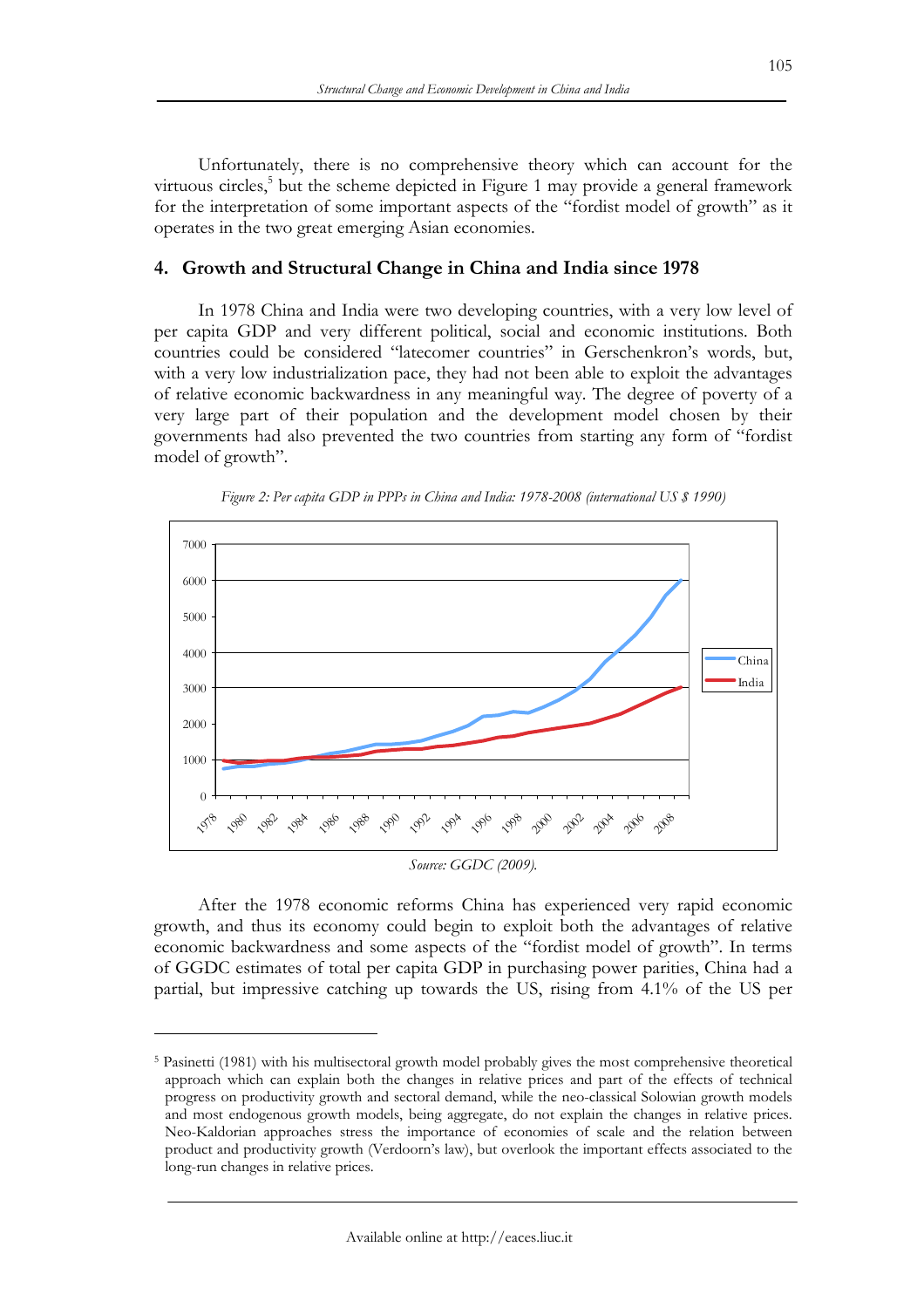capita GDP in 1978 to 19.1% in 2008, while India passed from 5.3% in 1978 to 9.6% in 2008, accelerating its economic growth mainly since 1992 (see Figure 2).

In 1978 per capita GDP in PPPs was higher in India than in China, but China's overtook the Indian level in 1984 and the gap between the two countries widened in the succeeding years. As we will see in the next paragraph, the intensity of growth and structural change was larger in China than in India and the phase of rapid growth was anticipated in China by about fifteen years. India could thus in a more limited and delayed way than China exploit the advantages of "relative economic backwardness" and some of the features of the fordist model of growth. In India most enterprises are very small and the informal economy is huge and growing over time, so that the advantages of economies of scale have been much lower than in China.

In China the first wave of reforms mainly regarded agriculture, while in the 1980s and 1990s the second wave of reforms mainly involved industry, the services, property rights and institutions, and the third wave of reforms in the late 1990s and in the 2000s mainly regarded banking, finance and above all the rapid enlarging of international economic relations.

In 1978 China was a predominantly agrarian economy, with 70.5% of the labour force and 28.2% of GDP in agriculture, forestry and fishing. In 2007 the situation had completely changed as China experienced a rapid and widespread industrialisation and tertiarisation process. In 2007 the primary sector shares in employment and value added went down respectively to 40.8% and 11.3%, while the secondary sector (industry and construction) increased to 26.8% and 48.6% and the tertiary sector went up to 32.4% and 40.1% (see Table 1). However, in 1978 in China the share of the tertiary sector, both in terms of employment and of value added, was very low if compared with market economies at the same level of development, due to the priority that planned socialist countries used to give to "productive" sectors, such as agriculture and industry, over "unproductive sectors", such as a large part of the tertiary sector. This attitude changed in the last decades as long as the space of the market economy and of private ownership was gradually allowed to increase.

#### **Table 1. Employment and value added by sector in China (% of total)**

| <b>Sectors</b>                | 1978  | 1989  | 1997  | 2005  | 2007  |
|-------------------------------|-------|-------|-------|-------|-------|
| Agriculture, forestry, animal | 70.5  | 60.1  | 49.9  | 44.8  | 40.8  |
| husbandry, fishing            |       |       |       |       |       |
| Industry, mining, quarrying,  | 17.3  | 21.6  | 23.7  | 23.8  | 26.8  |
| construction                  |       |       |       |       |       |
| <b>Services</b>               | 12.2  | 18.3  | 26.4  | 31.4  | 32.4  |
| Total economy                 | 100.0 | 100.0 | 100.0 | 100.0 | 100.0 |

**A) Percentages of total employment in China** 

 $\overline{a}$ 

*Sources: NBS (2007), pp. 27, 34 for 1978- 2005 and NBS (2008), p. 109 for 2007.* 

<sup>6</sup> See GGDC (2009). The recently revised estimates of the World Bank for China and India are significantly lower, but the methodological bases of such large revisions in comparison with the previous World Bank data and alternative estimates are controversial. On this debate, see World Bank (2009) and Maddison, Wu (2008).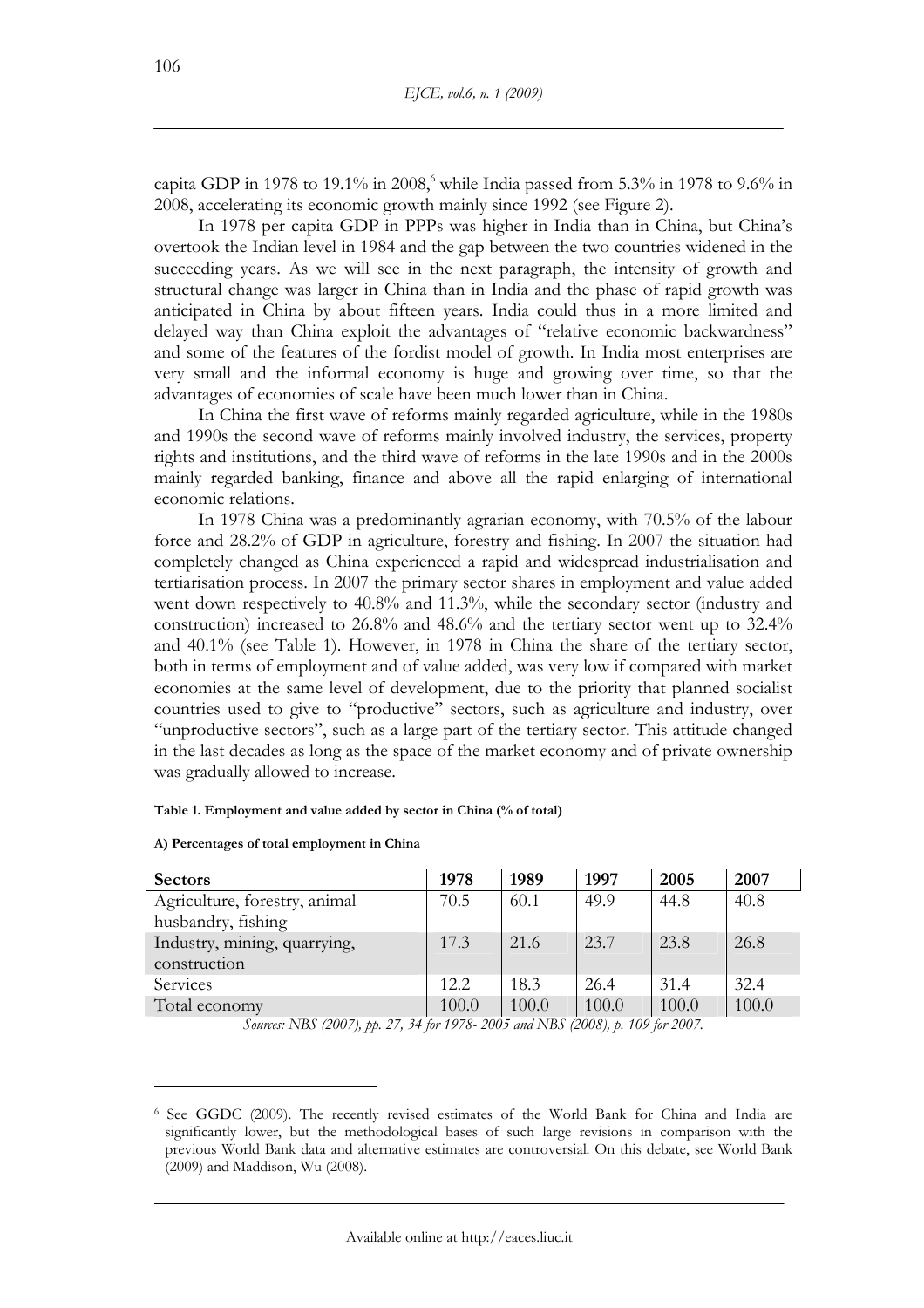| 1978  | 1989  | 1997  | 2005  | 2007  |
|-------|-------|-------|-------|-------|
| 28.2  | 25.1  | 18.3  | 12.2  | 11.3  |
|       |       |       |       |       |
| 47.9. | 42.8  | 47.5  | 47.7  | 48.6  |
|       |       |       |       |       |
| 23.9  | 32.1  | 34.2  | 40.1  | 40.1  |
| 100.0 | 100.0 | 100.0 | 100.0 | 100.0 |
|       |       |       |       |       |

**B) GDP in the main branches of the Chinese economy: 1978- 2007 (% of total GDP at current prices)** 

*Source: NBS (2008), p.38.* 

However, China's structural transformation and China's fordist wave passed through two different phases. Between 1978 and the mid 1990s the rapid growth was mainly based on rapid accumulation and on the growth of the internal market, while since the late 1990s and especially after the entrance in WTO, from 2001 up to the 2008-2009 global crisis, they were violently spurred by the rapid rise of exports and the great inflow of foreign direct investment. In the last six years the acceleration of exports brought about a recovery of the employment share of industry and a slowing down in the rise of the share of the tertiary sector. This was partly due to the rate of growth of some traditional industrial sectors such as textiles, cloth and leather articles, which could find a growing and easier access into the world markets; and partly to an entrance in new sectors such as ICT and later in automobiles, facilitated by several large jointventures with foreign enterprises. A substantial part of the increase of exports in middle and high technical products was made by joint-ventures and foreign companies operating in China (OECD, 2005). However, in the last four to five years there were also growing outward FDI with a number of acquisitions of foreign firms and foreign natural resources by Chinese corporations.

Since 1978 in India the industrialisation process was less rapid and widespread than in China, but the services sector, which in 1978 was already relatively larger than in China, increased relatively faster than in China in terms of value added, but not as regards employment, as we will see in the next paragraphs.

It must be stressed that in both countries the labour productivity of industry (including construction) and of services was much higher than the labour productivity of agriculture.<sup>7</sup> Therefore the transfer of many employees from agriculture to industry and services has contributed to the pace of economic growth.<sup>8</sup> The possibility of young school leavers to enter industry or services rather than remaining unemployed or underemployed in agriculture, thus gaining much higher incomes or wages, was even more important.

However, in India most people moving from rural to urban areas could only find jobs in industry or service activities of the "informal sector", earning much less than people working in the formal sector of the economy.

The Chinese government instead tried to hinder the possibility of moving from rural villages to urban centres by means of legal and administrative restrictions.

<sup>&</sup>lt;sup>7</sup> See paragraphs 5-6 and, for China, Maddison (2007), p. 70.<br><sup>8</sup> According to Maddison (2007, p. 70) in the 1978-2003 period the impact of redistribution of employed labour force among the three great branches could be estimated to 2.01% points of average annual rate of growth of real GDP, equal to 25.6% of the overall rate of growth (+7.85%). See also IMF (2006), Herd and Dougherty (2007) and Bossworth, Collins (2008), for other estimates.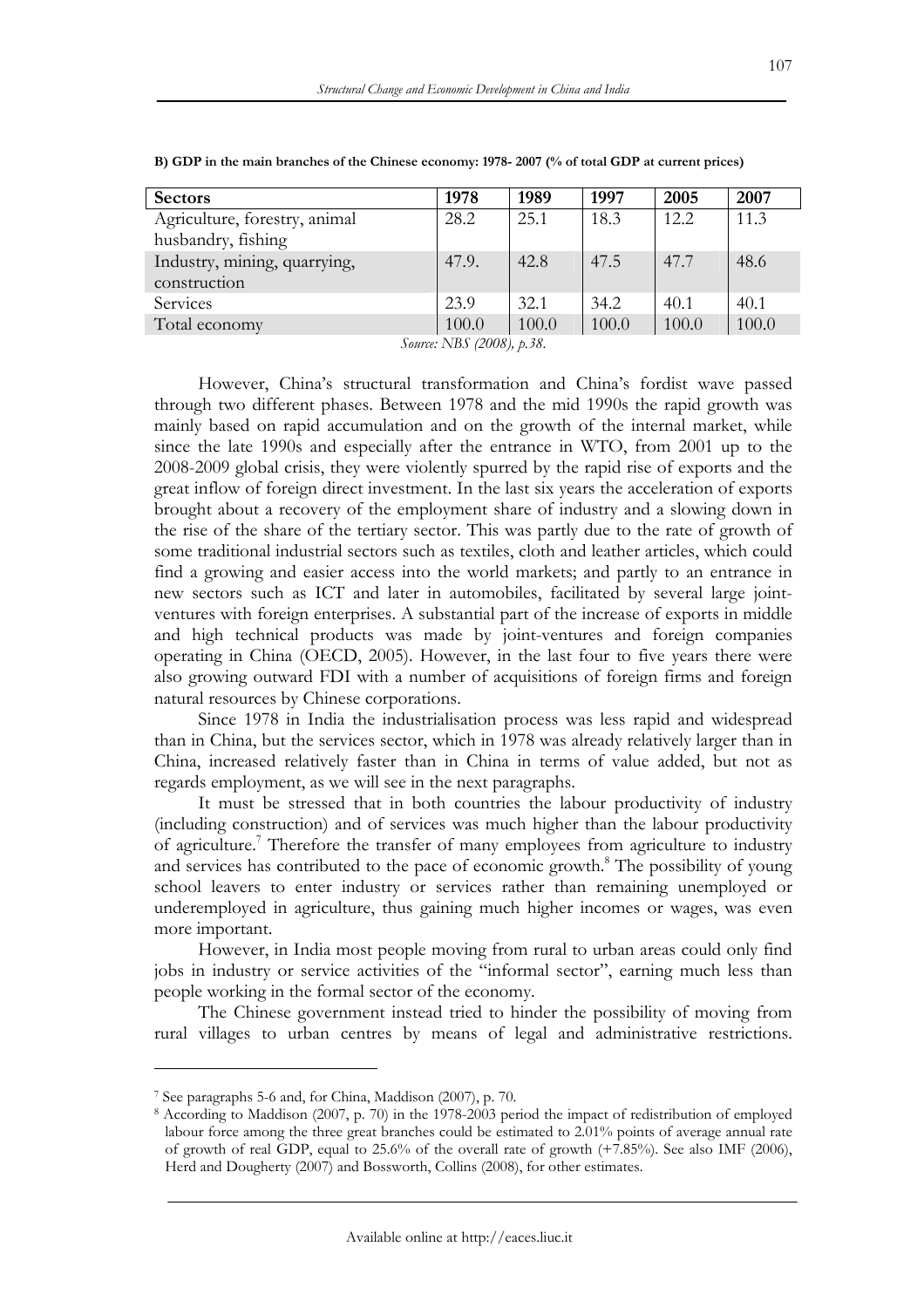However, many workers left the rural areas creating a great reserve of precarious jobs in the cities, although the government tried to improve the conditions of life in rural areas encouraging the expansion of industrial and services activities through locally controlled public firms (TVEs), private firms and joint ventures with foreign multinationals, all strongly contributing to industrialisation and to rapid economic growth.

After the post-1978 reforms in China, the initial source of capital formation for the rapid growth of TVEs was mainly due to the fast rise of productivity and surplus in agriculture, followed then by substantial investment in industry and services, spurred by the fact the government's policy of maintaining very favourable prices for industrial and tertiary products compared with agriculture goods. The richest rural zones thus had growing profits, which partly served to finance the use of fertilizers and machines in agriculture, and thus to increase agricultural productivity, and partly were devoted to the creation or expansion of TVEs, private firms and joint ventures with foreign firms both in industry and in the services. Moreover the rise in agricultural and industrial activities led to a further growth of the demand for modern and traditional services, for residential and non-residential construction and for infrastructure (roads, bridges, electricity, railways, telecommunication, ports, airports, etc.). On the opposite end, the poorest agricultural zones experienced a very low growth in industry, services and public infrastructure, so that regional inequalities tended to rapidly widen.

The expansion of TVEs, private firms and joint ventures with foreign multinationals, made up for the decline of large state firms and led to a rapid increase in employment in industry and services, which contributed to almost 80% of the increase in total employment in the 1978-1995 period and to a substantial share of the increase in the 1995-2008 period.

However, in the last three decades, in addition to the great transformation between the three main branches – agriculture, industry and services – there was also a dramatic structural transformation *within* industry and *within* the tertiary activities. Table 2 gives an idea of the very rapid growth in the volume of physical output in some modern industrial and service sectors and of the consistent, but on average lower, rate of growth of traditional sectors, such as the production of yarn, cloth and refined sugar.

In 1980 the main industrial sectors were the traditional ones: textiles, clothes, food and beverage, bicycles, etc., with a limited presence of some scale intensive sectors such as steel, chemicals and fertilizers. Electricity and telecommunication services were uncommon and unreliable and residential constructions were curtailed, with very small and crowded apartments in the cities.

In 1995 and much more by 2007 the situation had radically changed (Maddison, 2007). While in 1978 textiles in China had been by far the most important sector in terms of the percentage of total value added, since the mid-1990s the electrical and nonelectrical machines and chemicals surpassed textiles. Also the growth in production quantities of the goods produced by modern industrial products such as PCs and mobile phones was much faster than for textiles and most other traditional sectors.

Residential and non–residential construction was booming, especially in big urban centres. Richer provinces built a relatively good network of public and private infrastructures, but pollution, congestion and energy dependence from abroad were also rapidly rising.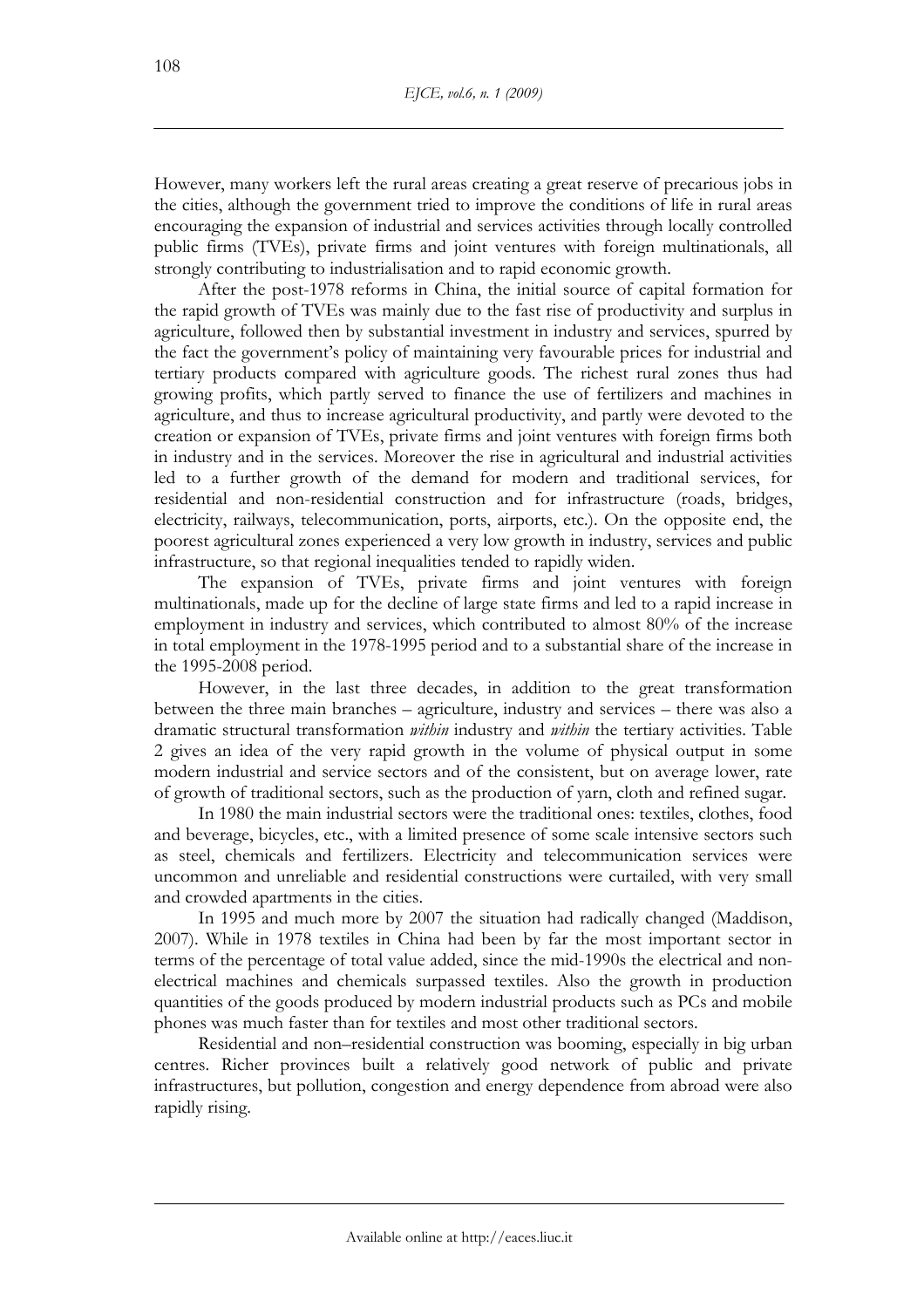Since 1992 China has become a net importer of oil and other energy sources and its imports have grown rapidly over time. Moreover, China continues to heavily rely on its abundant coal reserves, thus increasing air pollution.

#### **Table 2. Growth of some industrial and service sectors in China: 1980-2007**

#### **a) Physical quantities (output)**

| <b>Sectors</b>                 | 1980   | 1990                     | 2004   | 2007    |
|--------------------------------|--------|--------------------------|--------|---------|
| Refrigerators, millions        | 0.05   | 4.60                     | 30.30  | 43.97   |
| TV sets, millions              | 2.50   | 26.80                    | 73.30  | 84.33   |
| Crude steel, mlns. tons        | 37.00  | 66.00                    | 272.00 | 489.66  |
| Chemical fibres, million tons. | 0.45   | 1.65                     | 14.20  | 23.90   |
| PCs, millions                  |        |                          | 45.1   | 120.73  |
| Mobile phones, millions        |        | $\overline{\phantom{a}}$ | 233.0  | 548.58  |
| Motor vehicles, millions       | 0.22   | 0.50                     | 5.10   | 8.88    |
| of which automobiles           | 0.10   | 0.30                     | 2.3    | 4.80    |
| Electricity, billion Kwh       | 300.60 | 621.20                   | 2187.0 | 3277.72 |
| Telephones, millions           | 2.14   | 6.84                     | 312.6  |         |
| Refined sugar, million tons    | 2.57   | 5.82                     | 10.34  | 12.71   |
| Yarn, million tons             | 2.93   | 4.63                     | 12.91  | 20.68   |
| Cloth, 100 million m           | 134.70 | 188.80                   | 482.10 | 675.26  |

### **B) Indexes (1980=100)**

| <b>Sectors</b>               | 1980  | 1990   | 2004    | 2007   |
|------------------------------|-------|--------|---------|--------|
| Refrigerators, millions      | 100.0 | 920.0  | 6060.0  | 8794.0 |
| TV sets, millions            | 100.0 | 1072.0 | 2932.0  | 3373.2 |
| Steel, million tons          | 100.0 | 178.4  | 735.1   | 1323,4 |
| Chemical fibres million tns. | 100.0 | 366.7  | 3155.6  | 5311.1 |
| Motor vehicles, millions     | 100.0 | 227.3  | 2318.2  | 4036.4 |
| of which automobiles         | 100.0 | 300.0  | 2300.0  | 4800.0 |
| Electricity, billion Kw.     | 100.0 | 206.7  | 727.5   | 1090.4 |
| Telephones, millions         | 100.0 | 319.6  | 14609.3 |        |
| Refined sugar, million tons  | 100.0 | 226.5  | 402.2   | 494.7  |
| Yarn, million tons           | 100.0 | 158.1  | 441.3   | 706.8  |
| Cloth, 100 million m         | 100.0 | 140.2  | 357.9   | 501.3  |

*See Valli (2009), p.16. Sources: China National Bureau of Statistics, China Statistical Yearbooks (various years).*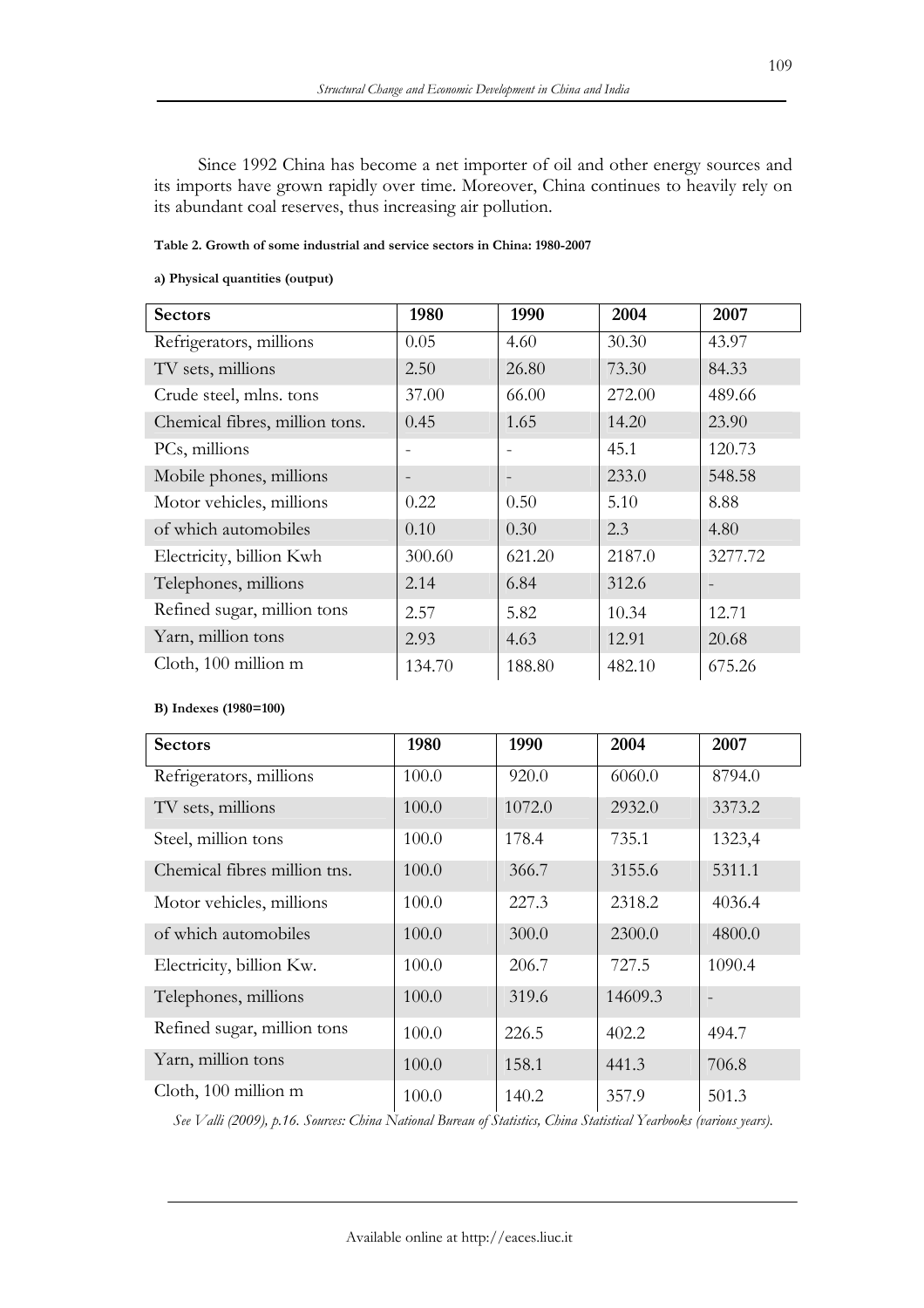The rapid growth in household electrical appliances, telecommunication, and then PC, steel, means of transportation and finance led to the rise and consolidation of a middle and upper middle class, concentrated mainly in the great urban coastal zones.

Thus social and economic inequalities strongly increased. In particular there was a marked increase in overall inequality indexes, such as the Gini index, which surpassed the levels of the US and of most industrialized countries, and a strong rise in regional inequalities among provinces.<sup>9</sup>

India had a marked acceleration of economic growth after the debt crisis of 1991 and the ensuing economic reforms of Prime Minister Narasimha Rao of the Indian Congress Party.10 According to several authors, the essential reforms that led to the period of rapid growth were gradually introduced starting in the mid-1980s, while after 1992 there was a sharp rise in the rate of economic growth. In the 1992-2008 period, the rate of growth of real GDP and real GDP in PPA markedly increased surpassing respectively 7% and 5%.

The phase of rapid growth in the Indian economy led, with less intensity and a delay of 14-15 years if compared with China, to a gradual decrease of the agricultural share in employment and value-added, and an increase in the share of industry and services (see Table 3).

| <b>EMPLOYMENT</b>                 | 1978 | 1993 | 2004 |
|-----------------------------------|------|------|------|
| Agriculture, forestry and fishing | 71   | 64   | 57   |
| Industry                          | 13   | 15   | 18   |
| Services                          | 16   | 21   | 25   |
| Total                             | 100  | 100  | 100  |
| <b>VALUE ADDED</b>                |      |      |      |
| Agriculture, forestry and fishing | 44   | 33   | 22   |
| Industry and construction         | 24   | 28   | 28   |
| Services                          | 32   | 39   | 50   |
| Total                             | 100  | 100  | 100  |

**Table 3. Employment and value added by sector in India (% of total)** 

*See Bossworth, Collins (2008), p. 49. Sources: India National Accounts, Indian National Sample Survey Organization.* 

<sup>&</sup>lt;sup>9</sup> See, for example, Galbraith, Kritynskaia, Wang (2004), Saccone (2008).<br><sup>10</sup> According to F.R. Frankel (2005), p. 591, "the government drastically cut back the number of industries reserved for the public sector, removed compulsory licensing on the private sector for starting [a business] and expanding new enterprises in virtually all industries; devalued the rupee; introduced current account convertibility to pay balances on the current export and import (trade) account; removed quantitative quotas on imports; steadily reduced tariff levels on import; lifted restrictions on majority foreign investment in a wide range of industries; allowed foreign companies to borrow funds in India, raise public deposits and expand their operations by creating new businesses, and permitted foreign financial institutions to make direct portfolio investment in India's two stock markets".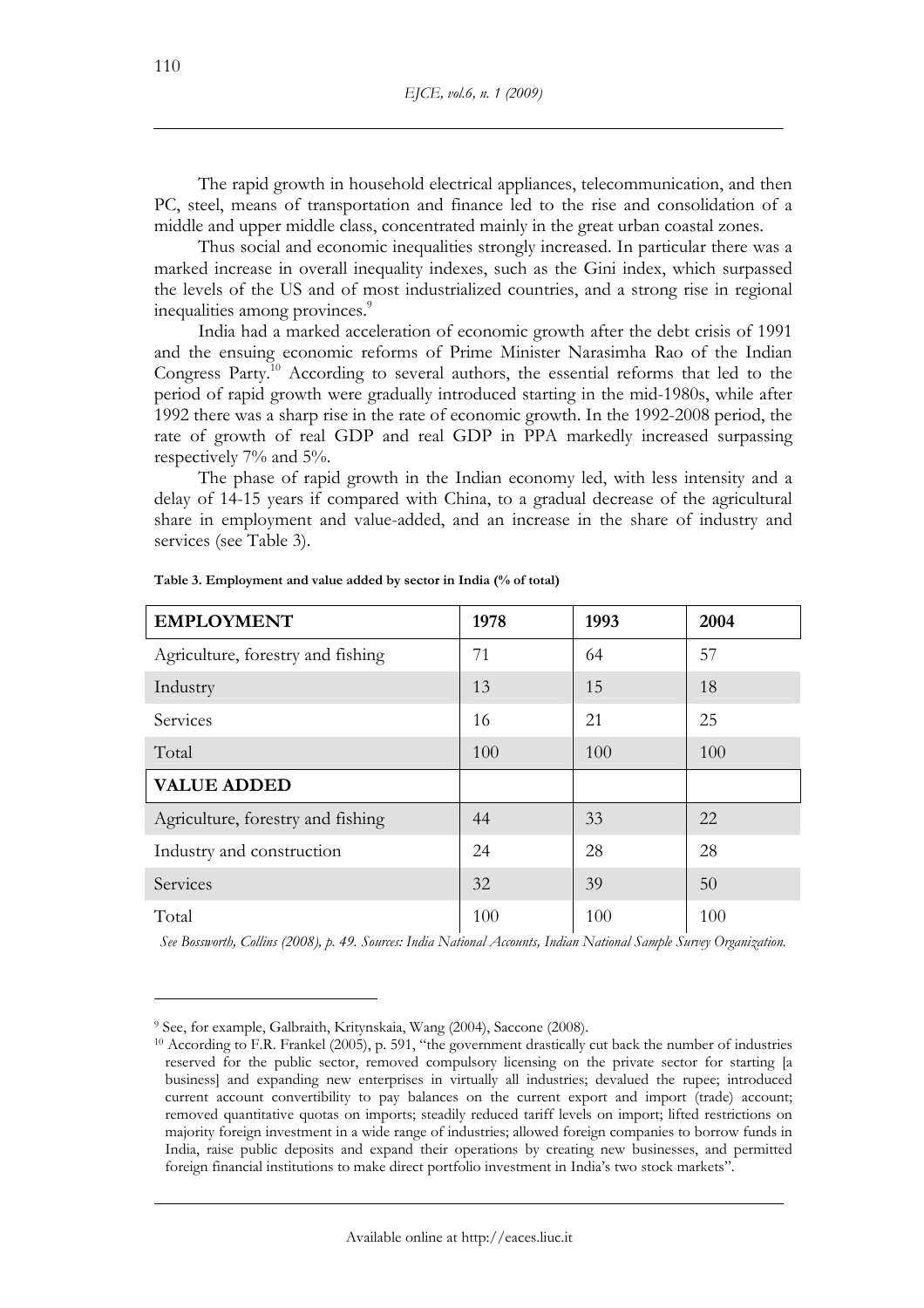In India the 1992-2008 period of rapid growth was accompanied by some aspects of the "fordist model of growth", although much less importantly than in China.

While in China this model of growth began in the 1980s and was essentially based upon a large and gradually increasing number of industrial sectors, in India it was delayed by over a decade. Moreover, it was less based on industry, but more on services, such as banking, transport and telecommunication and above all on the production and export of a variety of software services. However, if we take into consideration the fact that India reached the Chinese 1995 per capita level of GDP in PPPs about 12 years later than China and began its period of rapid growth about 14 years later, it is not completely true that while China is becoming the "factory of the world", India is becoming the "office of the world". In India several industrial sectors such as machinery, chemicals, steel, pharmaceutics, three-wheel vehicles, motorcycles and, more recently, microelectronics hardware and automobiles, had a relevant and accelerated growth, although often inferior and delayed of some years with respect to the one registered in China. As we can see in Table 4, although in the period 1993-94/2006-7 a traditional sector (beverages, tobacco and related products) had the highest rate of growth in manufacturing industries, modern economy-of-scale sectors such as transport equipment and parts, machinery, non-metallic mineral products, chemicals, had strong and above-average dynamics.

We take three examples: the steel, automobile and automotive components sectors in India. The giant Indian steel corporation Mittal has rapidly grown and has recently acquired the control of two of the leading European steel corporations. Moreover, the larger automotive sector in India has risen from 3.5 million vehicles in 1995-6 (of which 2.2 million scooters and motorcycles, about 350 000 cars and 129 000 buses and trucks) to 9.7 million vehicles in 2005-6 (of which 7.2 million scooters and motorcycles, about 1.1 millions cars and 219 000 buses and trucks) (Richet and Ruet, 2008).

After 1999, China's production of passenger cars surpassed India's production. However, although the major Indian car maker remains Maruti, which is controlled by a Japanese corporation (Suzuki), from the technological point of view there is probably no Chinese national car producer (distinguished from joint ventures with Japanese or Western firms) as strong as India's Tata. This big corporation is developing its Nano project for small low-cost cars, has acquired Jaguar for luxury cars, has signed joint ventures with Fiat in India and in Latin America and all this will probably lead, after the world crisis, to a very fast growth in output both inland and abroad (Balcet and Bruschieri, 2008).

Finally, the Indian corporation Bharat Forge, which makes components for cars and trucks, has rapidly grown in recent years and has invested massively abroad, also acquiring the control of a leading German firm (Balcet and Bruschieri, 2008).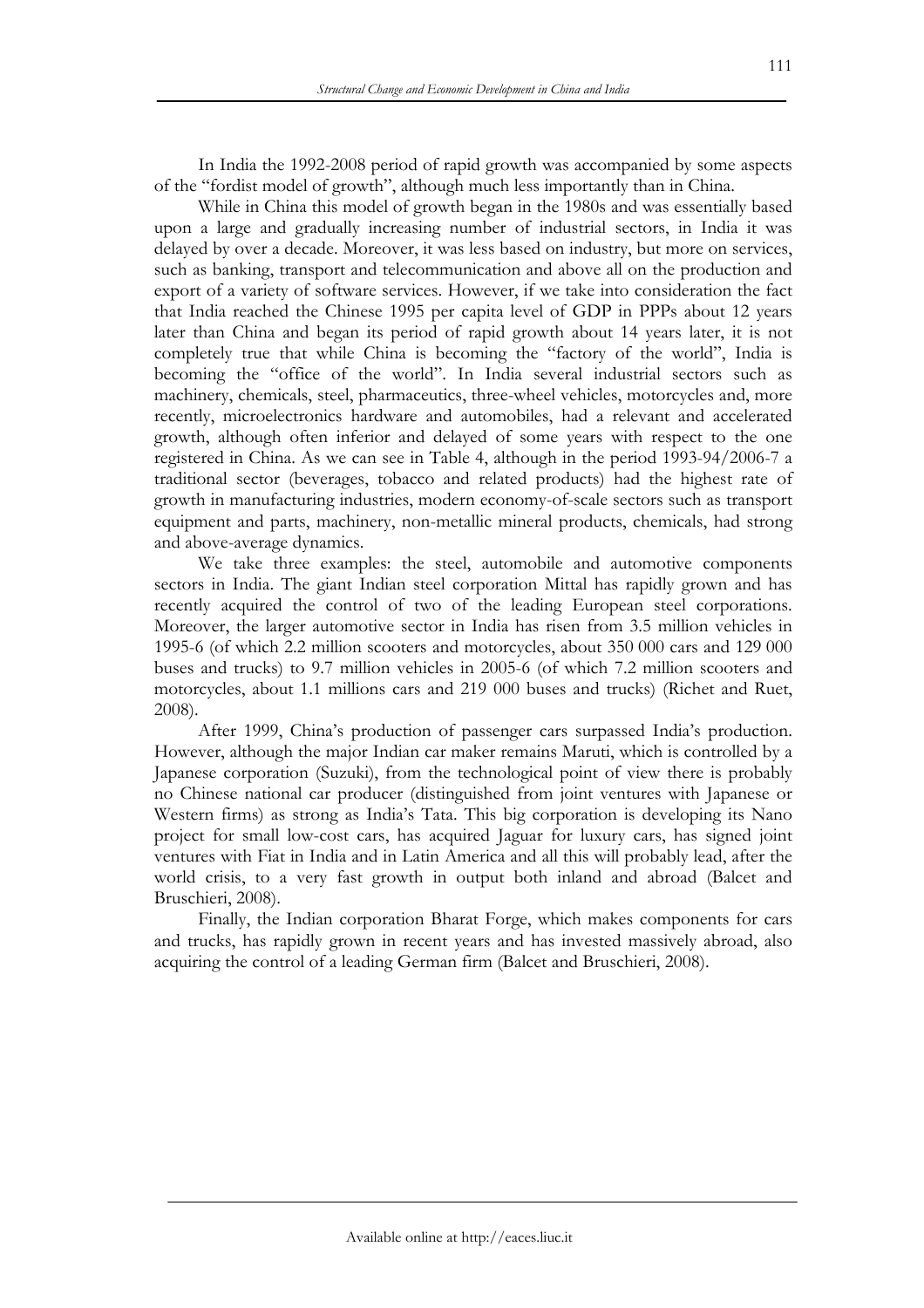|                | Industry group                                                                     | Weight | 1999-00 | 2004-05 | 2005-06 | 2006-07 P |
|----------------|------------------------------------------------------------------------------------|--------|---------|---------|---------|-----------|
| $\mathbf{1}$   | Beverages, tobacco and related<br>products                                         | 2.38   | 192.1   | 345.9   | 400.3   | 444.5     |
| $\overline{2}$ | Transport equipment and parts 3.98                                                 |        | 194.1   | 283.7   | 319.7   | 367.7     |
| $\overline{3}$ | Machinery and equipment<br>other than transport equipment                          | 9.57   | 182.5   | 279.4   | 312.8   | 357.1     |
| $\overline{4}$ | Non-metallic mineral products                                                      | 4.4    | 220.8   | 244.3   | 271.1   | 305.8     |
| 5              | Other manufacturing industries 2.56                                                |        | 142.5   | 221.2   | 276.9   | 298.4     |
| 6              | Textile products (including<br>wearing apparel)                                    | 2.54   | 156.1   | 219.6   | 255.5   | 285.0     |
| $\overline{7}$ | Basic chemicals and chemical<br>products (except products of<br>petroleum & coal)  | 14.0   | 164.6   | 238.6   | 258.5   | 283.4     |
| $8\,$          | Basic metal and alloy industries                                                   | 7.45   | 146.9   | 196.1   | 227     | 278.9     |
| 9              | Wool, silk and man- made fibre<br>textiles                                         | 2.26   | 197.8   | 249     | 248.9   | 268.4     |
|                | Paper and paper products and<br>$10$ printing, publishing and allied<br>industries | 2.65   | 180.5   | 230.7   | 228.6   | 248.6     |
| 11             | Rubber, plastic petroleum and<br>coal products                                     | 5.73   | 137.2   | 192.2   | 200.5   | 226.3     |
|                | $12$ Food products                                                                 | 9.08   | 140.3   | 167.3   | 170.6   | 185.2     |
|                | Metal products and parts<br>$13$ (except machinery and<br>equipment)               | 2.81   | 137.8   | 166.3   | 164.4   | 183.2     |
|                | 14 Cotton textiles                                                                 | 5.52   | 123.7   | 126.3   | 137     | 157.3     |
|                | 15 Leather and leather& fur<br>products                                            | 1.14   | 135.5   | 156.9   | 149.3   | 150.2     |
|                | 16 Wood and wood products;<br>furniture& fixtures                                  | 2.7    | 101.4   | 74.8    | 70.5    | 91        |
| 17             | Jute and other vegetable fibre<br>textiles (except cotton)                         | 0.59   | 105     | 107.2   | 107.7   | 90.7      |
|                | Manufacturing (Total)                                                              | 79.36  | 159.4   | 214.6   | 234.2   | 263.5     |

**Table 4. Output index for the manufacturing industry in India (base 1993-4 = 100; weights\* industry = 100)** 

**<sup>P</sup>** *Provisional. Source: Central Statistical Organisation, Government of India.* 

Although in India a large mass of the population remains very poor, and therefore unable to buy almost any durable consumption goods, the rapid growth in the last 15 years made it possible for an increasing proportion of medium and high income people, mainly concentrated in urban areas, to have access to durable consumer goods, such as TV sets and other electric household appliances, scooters or three-wheel vehicles, and in the more affluent families, a PC and an automobile. From 1988-89 to 1998-9 the "higher income groups" (middle and upper middle class households, with an annual income over 75 000 Rupees in 1998-9 prices) almost doubled in percentage of total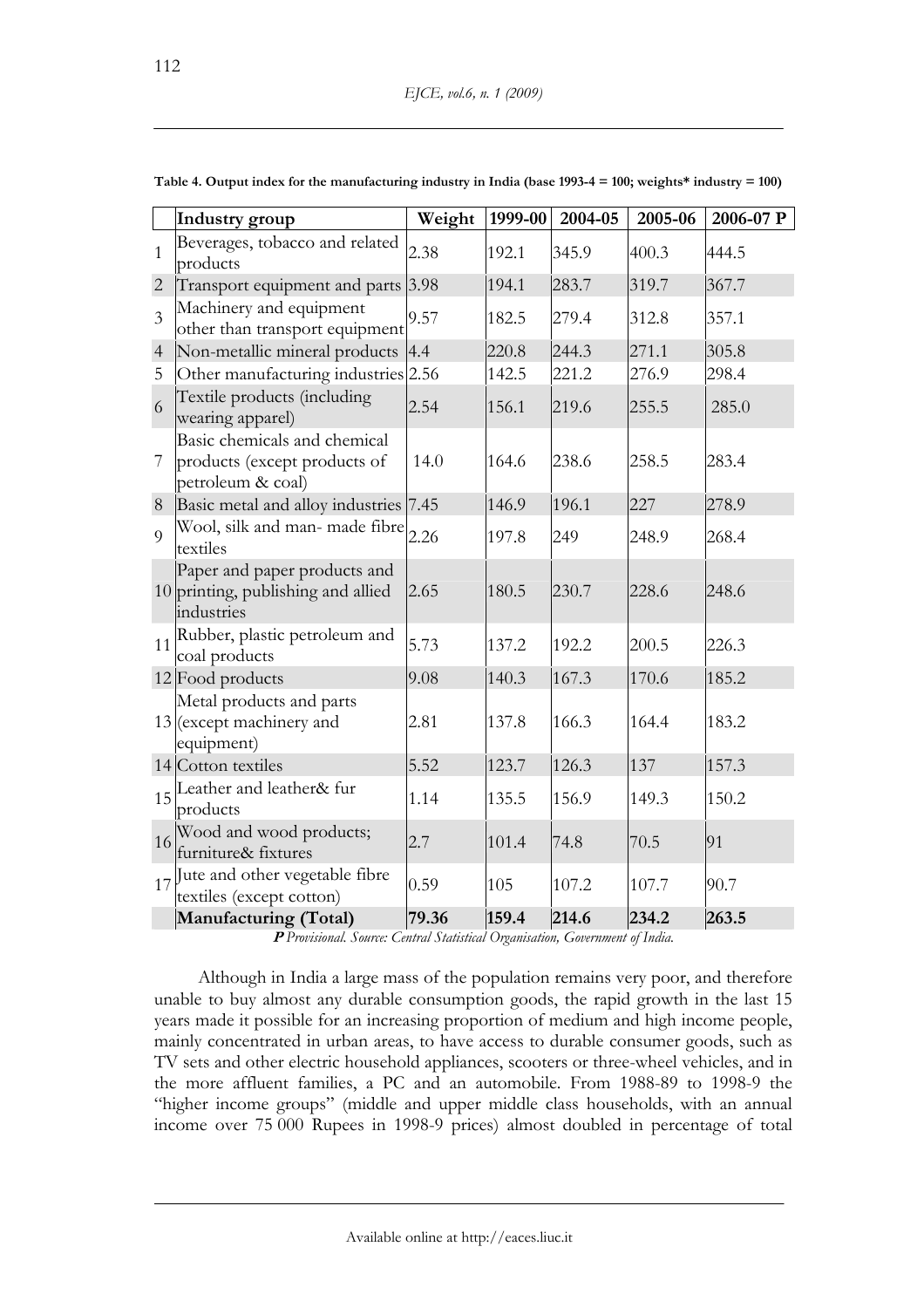households passing from  $14\%$  to  $26\%$  (Frankel, 2005, p. 596).<sup>11</sup> However in 1998-99, their share rose to 47% of urban households, but only to 17% of rural households. Of these "higher income groups", about 150 million people lived in households with some purchasing power for durable consumer goods.

In any case, even if the availability of these goods was limited to a minority, although gradually rising, share of the population, India had become the fifth or sixth world market for a substantial number of durable consumer goods and of services. The latter are partly imported, but mainly they are produced domestically with relative prices steadily declining thanks to economies of scale and/or network economies.

## **5. Factors Behind Productivity Growth: Sectoral Gains or Employment Reallocation?**

Both China and India have witnessed impressive rises in labour productivity. It is then worth understanding the factors behind the productivity growth. By using the methodology proposed by Syrquin (1986), we decompose the productivity growth of China and India into two parts, intrasectoral productivity gains and intersectoral employment-shift. The first one is the so called 'productivity effect', due to changes of productivity within each sector; the second one relies on the 'reallocation effect', depending on the movement of workers across sectors which differ in terms of productivity. At first we carry out this exercise for the main economic sectors and subsectors, with particular attention to services. Finally, since manufacturing growth was relevant in both countries, we focus on structural changes within this subsector.

The methodology is based on a simple identity:

[1] 
$$
\xi_L = \sum_i \left[ \mathcal{G}_0^i \left( \hat{X}^i - \hat{L}^i \right) + \left( \mathcal{G}_0^i - \varepsilon_0^i \right) \hat{L}_i \right]
$$

Where  $\xi_L$  represents the economy-wide productivity growth;  $\theta_0^i$  and  $\varepsilon_0^i$  the output share and the employment share of the sector *i*, respectively;  $\hat{X}_i$  and  $\hat{L}_i$  the output and the employment growth in the sector *i*. The first addend characterizes the component of economy-wide productivity growth which depends on the 'productivity effect', the second one the component related to the 'reallocation effect'. A productivity effect with negative sign reveals that the employment growth rate is higher than the output one. Analogously, a reallocation effect lower than 0 can be caused by two factors: the employment growth rate is negative or the employment share is higher than the output share. In general, sectors presenting  $\mathcal{G}_0^i$  greater than  $\mathcal{E}_0^i$  are the most dynamic; the opposite is true for sectors with  $\mathcal{G}_0^i$  lower than  $\mathcal{E}_0^i$ .

<sup>&</sup>lt;sup>11</sup> The source of data is NCAER, Indian Market Demographics Report (2002).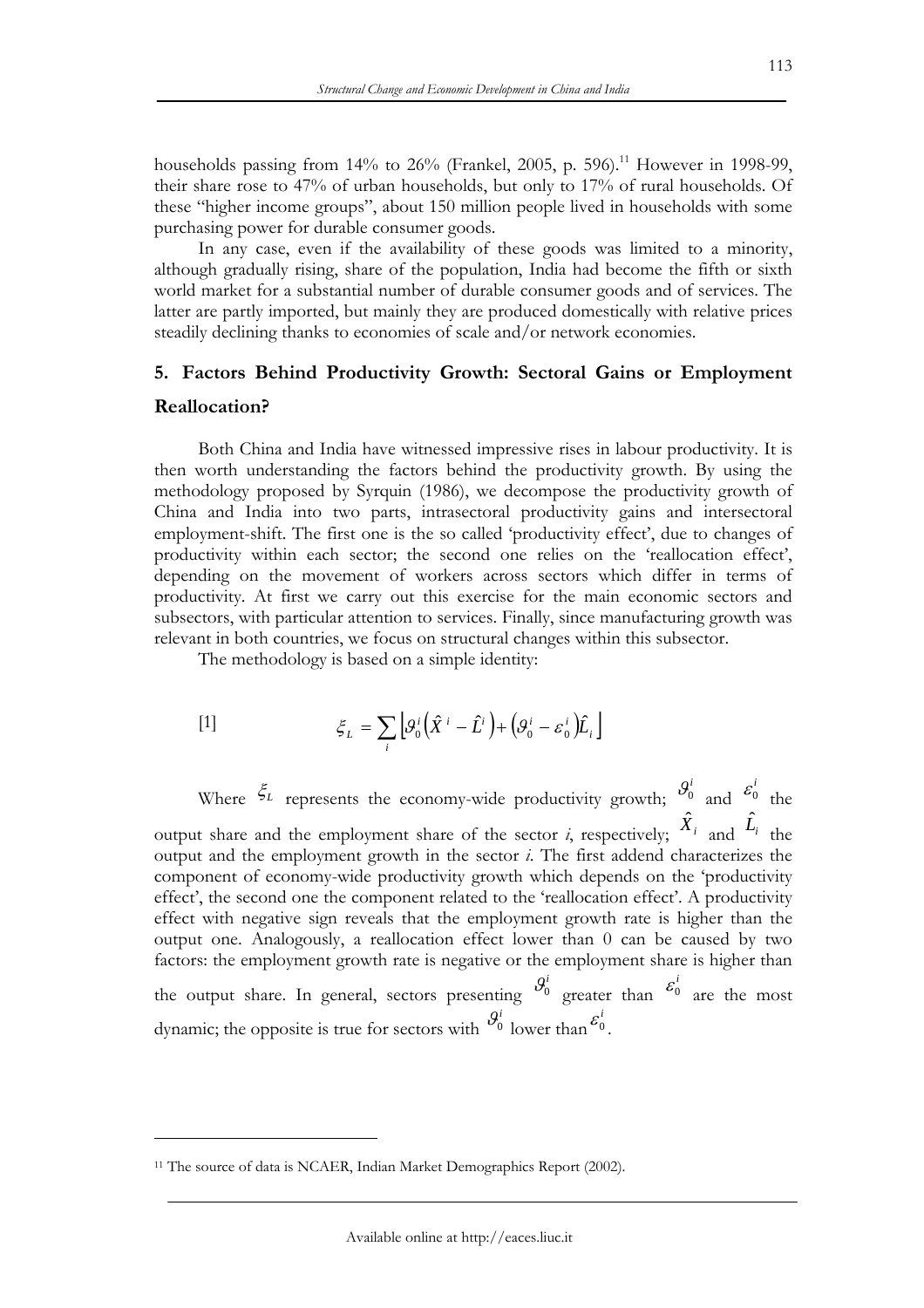## **6. China**

The National Bureau of Statistics of China provides yearly data on GDP at constant prices and employment by sector and subsector; they are published on the China Statistical Yearbooks. GDP data were revised in accordance to the results of the first China Economic Census 2004. The composition of GDP is reported for the following subsectors: agriculture, forestry, animal husbandry and fishery and services in support of these activities; industry (mining and quarrying, manufacturing, production and supply of electricity, water and gas); construction; transport, storage and post; wholesale and retail trades; hotels and catering services; financial intermediation; real estate; other services. Unfortunately, the subsector classification for employment data differs from the classification used for the GDP composition.

|      | Total employed<br>persons | Primary | share | Secondary | share | Tertiary | share |
|------|---------------------------|---------|-------|-----------|-------|----------|-------|
| 1980 | 100.0                     | 100.0   | 0.69  | 100.0     | 0.18  | 100.0    | 0.13  |
| 1985 | 117.7                     | 106.9   | 0.62  | 134.7     | 0.21  | 151.1    | 0.17  |
| 1990 | 152.9                     | 133.6   | 0.60  | 179.8     | 0.21  | 216.5    | 0.19  |
| 1995 | 160.7                     | 122.0   | 0.52  | 203.1     | 0.23  | 305.1    | 0.25  |
| 2000 | 170.2                     | 123.8   | 0.50  | 210.4     | 0.22  | 358.3    | 0.27  |
| 2005 | 179.0                     | 116.6   | 0.45  | 234.6     | 0.24  | 429.7    | 0.31  |
| 2007 | 181.7                     | 108.0   | 0.41  | 267.7     | 0.27  | 450.4    | 0.32  |

**Table 5. Employed persons by sector and share in China, 1980=100** 

*Source: our calculations based on China Statistical Yearbook data (various years).* 

|      | Agriculture,<br>forestry, animal<br>husbandry and<br>fishery |     | Industry<br>(manufacturing,<br>mining and utilities) |     | Construction   |     | Wholesale, retail<br>trade, hotels and<br>catering services |     |
|------|--------------------------------------------------------------|-----|------------------------------------------------------|-----|----------------|-----|-------------------------------------------------------------|-----|
|      | Ε                                                            | P   | Е                                                    | P   | Ε              | P   | Е                                                           | P   |
| 1980 | 100                                                          | 100 | 100                                                  | 100 | 100            | 100 | 100                                                         | 100 |
| 1985 | 107                                                          | 139 | 124                                                  | 129 | 205            | 83  | 160                                                         | 156 |
| 1995 | 113                                                          | 197 | 164                                                  | 343 | 335            | 138 | 562                                                         | 93  |
| 2000 | 115                                                          | 231 | 133                                                  | 687 | 358            | 173 | 914                                                         | 86  |
| 2002 | 112                                                          | 251 | 136                                                  | 801 | 392            | 183 | 1092                                                        | 86  |
|      | Finance                                                      |     | <b>Real estate</b>                                   |     | Other services |     | <b>TOTAL ECONOMY</b>                                        |     |
|      | E                                                            | P   | Е                                                    | P   | Ε              | P   | Е                                                           | P   |
| 1980 | 100                                                          | 100 | 100                                                  | 100 | 100            | 100 | 100                                                         | 100 |
| 1985 | 169                                                          | 173 | 250                                                  | 71  | 174            | 99  | 124                                                         | 133 |
| 1995 | 462                                                          | 229 | 523                                                  | 161 | 367            | 120 | 185                                                         | 244 |
| 2000 | 618                                                          | 234 | 786                                                  | 141 | 500            | 153 | 218                                                         | 318 |
| 2002 | 718                                                          | 229 | 938                                                  | 145 | 566            | 168 | 236                                                         | 348 |

**Table 6. Employed persons (E) and productivity (P) by subsector in China, 1980=100** 

*Source: our calculations based on China Statistical Yearbook data (various years).*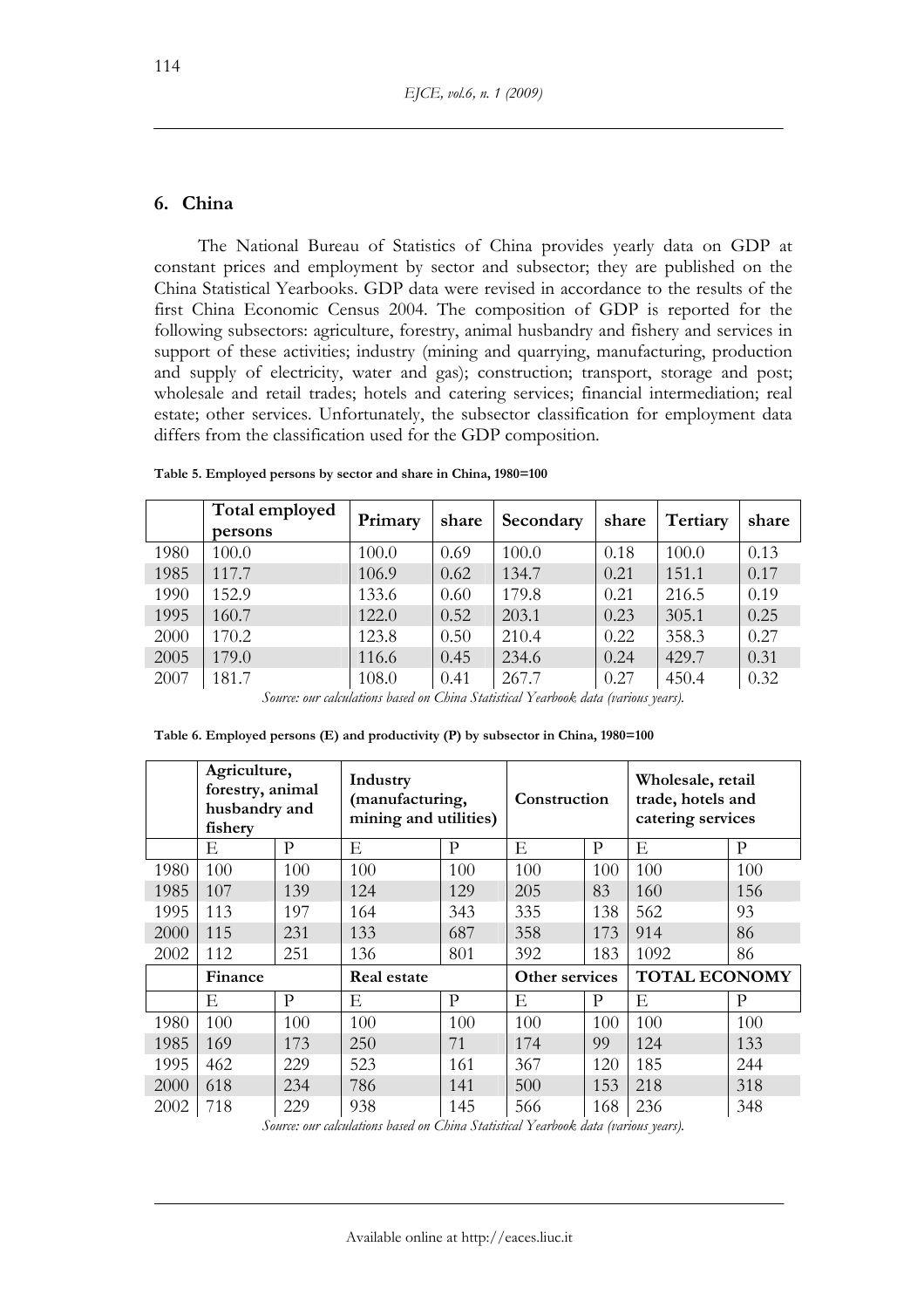However, by merging the two sources of data, we obtain historical series for the following seven subsectors: agriculture, forestry, animal husbandry and fishery; industry (manufacturing, mining and utilities); construction; wholesale, retail trade, hotels and catering services; financial intermediation; real estate; other services (including community, social and personal services, transport, storage, post, telecommunication and others).





*By sector* 

*By subsector* 



*Source: China Statistical Yearbook (various years). "Agriculture" includes agriculture, forestry, animal husbandry and fishery; "Industry" refers to manufacturing, mining and utilities.*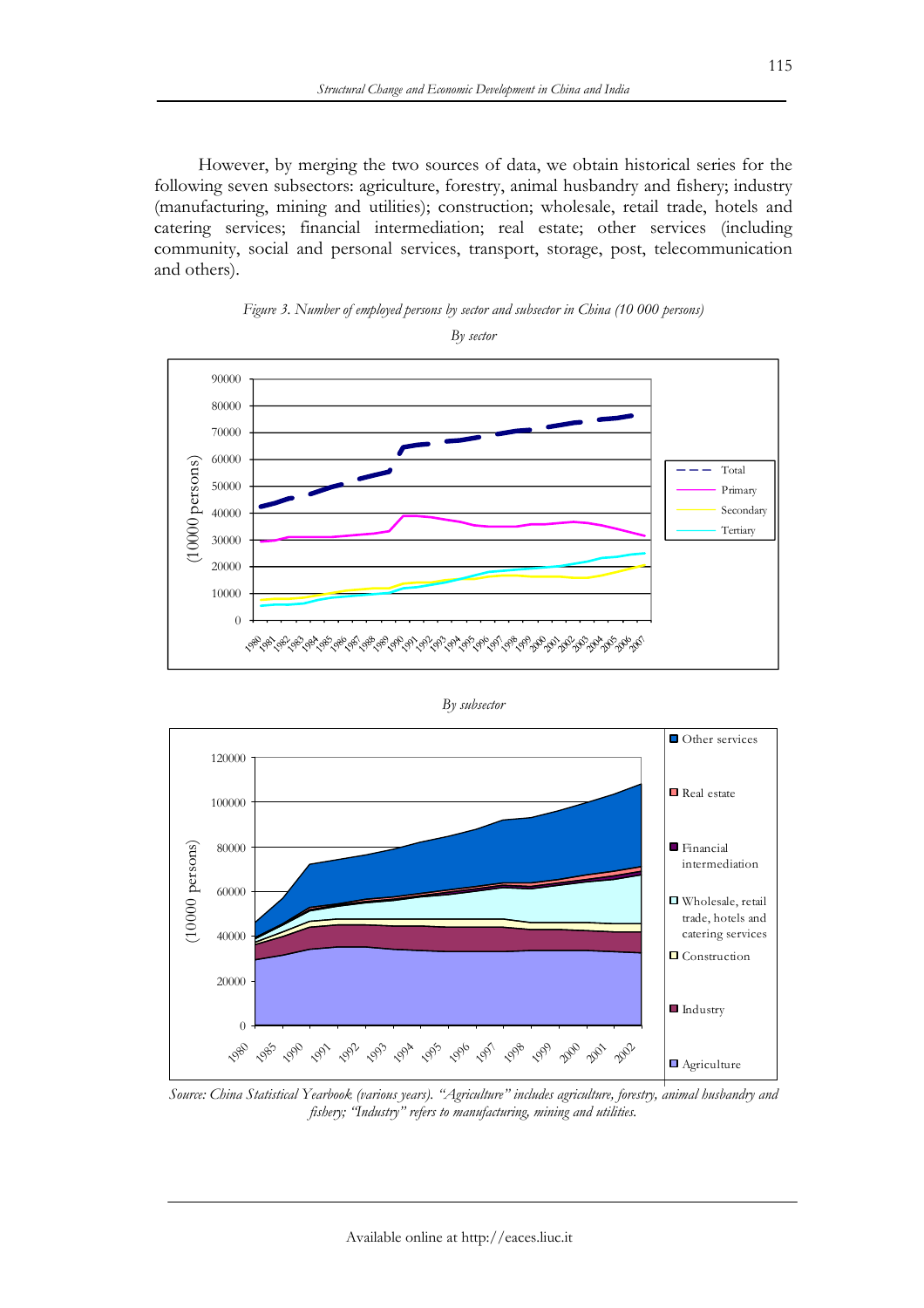

*Figure 4. Productivity level by sector and subsector in China – output per worker (yuan) – 1980 constant prices* 

*Source: our calculations based on CSY data (various years). Sectors are encoded in the following way: 1\_ Agriculture, forestry, animal husbandry and fishery; 2\_ Industry (manufacturing, mining and utilities); 3\_ Construction; 4\_ Wholesale, retail trade, hotels and catering services; 5\_ Financial intermediation; 6\_ Real estate; 7\_ Other services.* 

Over the period 1980-2007, total employment grew by 81.7%. Although in 2007 the number and the share of employed persons in the primary sector were still higher with respect to the other two sectors, the situation dramatically changed if compared to 1980. In the first period, 1980-1992, the number of workers increased in all sectors (Figure 3).

However, from 1992 to 2007 the number of agricultural workers fell and it was counterbalanced by a rise in employment both in the secondary and tertiary sectors; looking at the growth rates, this rise was equal to 167.7 and 350.4 percent, respectively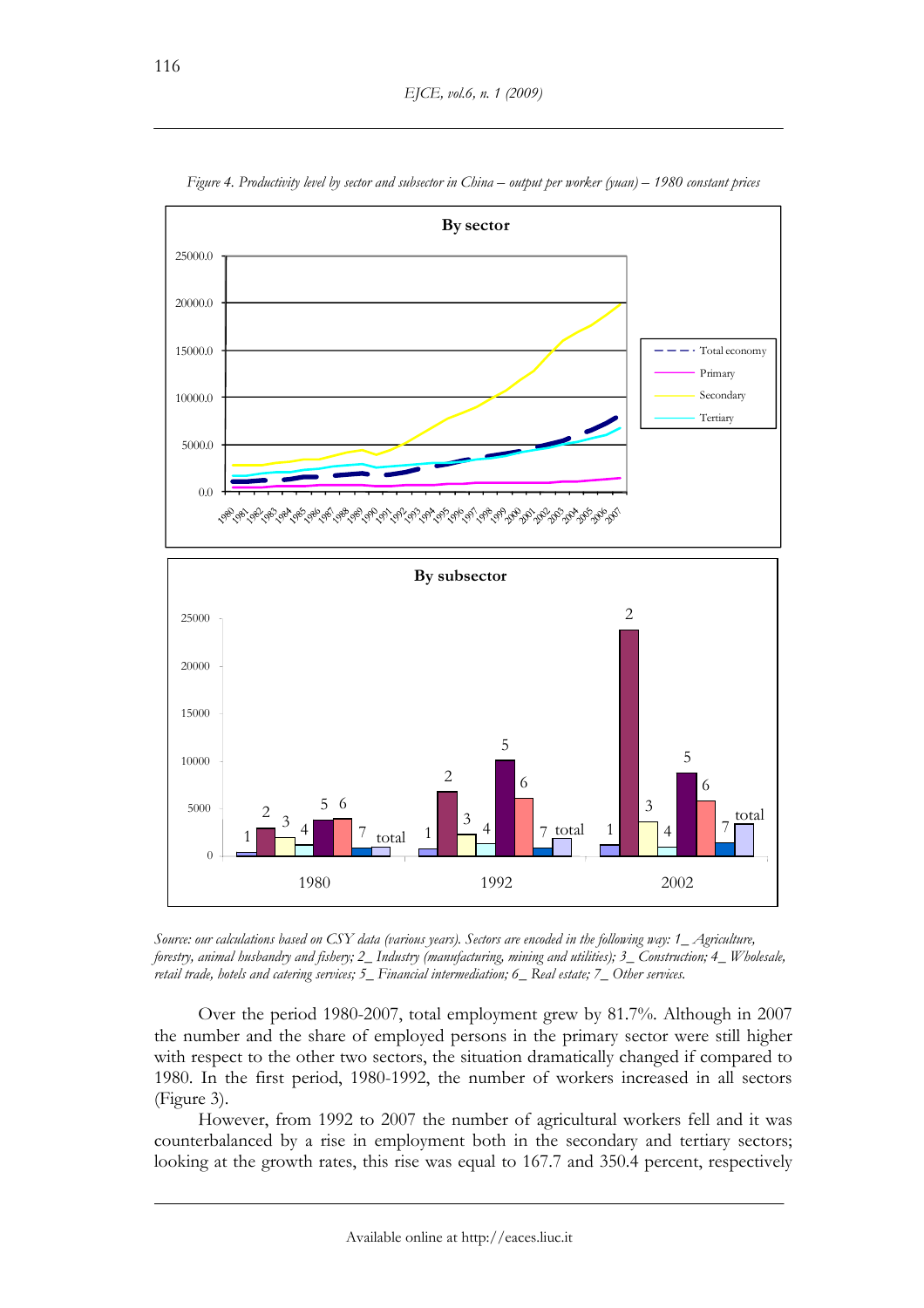(see Table 5). In particular, from 1995 the tertiary sector exceeded the secondary sector with respect to the absolute and relative level of employment. In other words, at the end of the period considered, China had characteristics similar to both a developed and a developing country: the largest part of labour force was employed in agricultural activities (over 41%), but the share of people working in services (32%) was greater than the share engaged in mining, manufacturing, construction and utilities (27%). In sum, an important reallocation of workers from the primary to the secondary and, above all, tertiary sectors occurred over the three decades.

This reallocation can be better understood by observing the second panel of Figure 3, in which absolute and relative employment are depicted at the subsector level. Focusing on the tertiary sector, we can see that some subsectors particularly benefited from the movement of workers from agriculture: on the one hand wholesale, retail trade, hotels and catering services, where the number of employees increased ten-fold in the period 1980-2002; on the other hand, other services (including community, social and personal services, transport, storage, post, telecommunication and others), where employment increased by a factor of five. Although employment also grew in real estate and financial intermediation services, the share of workers in these subsectors remained low (Table 6).

 If we look at the productivity gains, data show that until the beginning of the 1990s they were modest in the whole economy and in each sector. However, starting from 1991, they began to increase; this increase was particularly evident in the secondary sector. In 2007, its productivity reached a level which was about 13 and 9 times that of the primary and the tertiary sectors, respectively (Figure 4). Focusing on the sub-sectoral level, we can not only see that four subsectors out of seven presented a relatively low level of productivity, but also that their productivity gains were modest: these subsectors are construction; wholesale, retail trade, hotels and catering services; other services (including community, social and personal services, transport, storage, post, telecommunication and others) and, as expected, agriculture. In 1980, just three subsectors were characterized by a relatively high level of productivity: financial intermediation and real estate, followed by industry. Even if productivity increased in all three subsectors, it is evident that in 2002 industrial productivity substantially exceeded all the others subsectors. The index of industrial productivity moved from 100 to 801 in the period 1980-2002 (Table 6).

It is worth remarking that employment growth was very low in industry, while it was substantial in subsectors 4 (wholesale, retail trade, hotels and catering services) and 7 (other services). It seems that the movement of workers didn't follow productivity gains or, better, that in some subsectors the employment growth was faster than the output growth. Conversely, in manufacturing, mining and utilities employment didn't notably grow, while output and, then, output per worker showed a dramatic rise.

 The asymmetry between productivity increases and employment reallocation among sectors and subsectors is confirmed when we look at the decomposition of labour productivity growth (Table 7; for details, see Table A1, Statistical Appendix). It is evident that the economy-wide productivity gains were mainly due to the productivity increase within-sectors rather than to the movement of workers from low to high productivity sectors. This is particularly true in the period 1992-02, i.e. when productivity gains in industry became remarkable. In this period, indeed, they positively contributed to the economic growth (+108 percent), while the reallocation of workers counterbalanced this effect (-8 percent). In particular, the rise of productivity in industry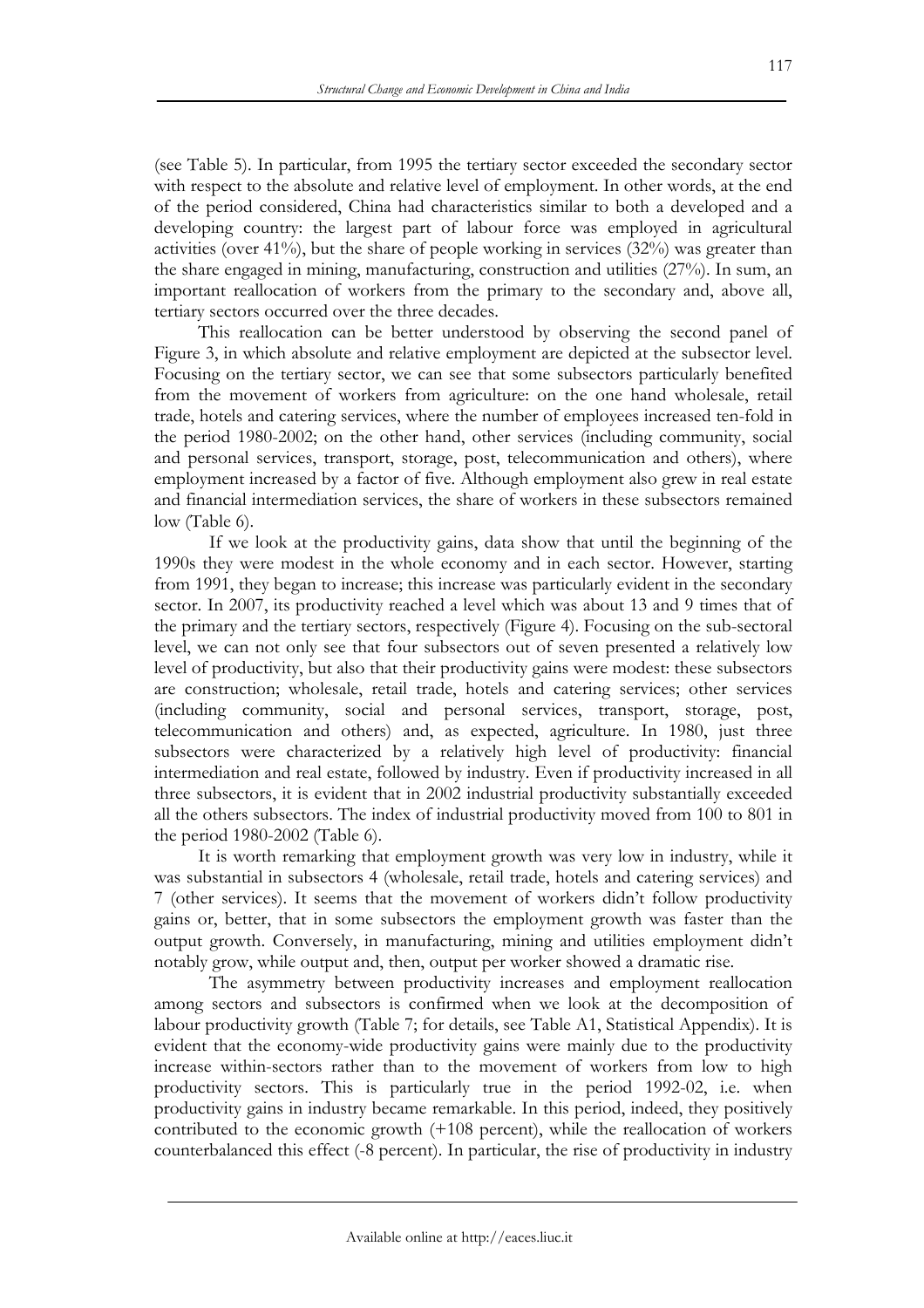drove economic growth by contributing 90% of gains; on the contrary, the movement of workers from agriculture to sectors in which employment grew faster than output reduced the overall labour productivity growth; the whole contribution of the tertiary sector was just of 0.2 percent. We also decompose the growth of productivity within industry, which includes manufacturing, mining and utilities. In this case, the importance of the productivity effect is even stronger.12

| Table 7: Decomposition of labour productivity growth in China– percentage contribution by 7 subsectors |  |  |
|--------------------------------------------------------------------------------------------------------|--|--|
| and industry                                                                                           |  |  |

|                     | 1980-92 | 1992-02 | 1980-02 |
|---------------------|---------|---------|---------|
| <b>7 SUBSECTORS</b> |         |         |         |
| PRODUCTIVITY EFFECT | 87.3    | 107.8   | 94.0    |
| REALLOCATION EFFECT | 12.7    | $-7.8$  | 6.0     |
| <b>TOTAL EFFECT</b> | 100     | 100     | 100     |
| <b>INDUSTRY</b>     |         |         |         |
| PRODUCTIVITY EFFECT | 87.3    | 98.6    | 98.3    |
| REALLOCATION EFFECT | 12.7    | 1.4     | 1.7     |
| <b>TOTAL EFFECT</b> | 100.0   | 100.0   | 100.0   |

*Calculations are based on 1980 constant prices. Industry included manufacturing, mining and utilities. Source: our calculations based on China Statistical Yearbook data (various years) and Szirmai et al. (2005).* 

## **7. India**

 $\overline{a}$ 

In order to investigate factors behind the Indian productivity growth, we use the data provided by the Gröningen Growth and Development Centre (GGDC). The GGDC data refer to nine different subsectors: agriculture, forestry, and fishing; mining and quarrying; manufacturing; public utilities; construction; wholesale and retail trade, hotels and restaurants; transport, storage and communication; finance, insurance and real estate; community, social, personal and government services. Also in India total employment grew from 1980 to 2004 (see Figure 5 and Table 8). However, in India not only the share of people employed in the primary sector remained high (62%), but the absolute number of agricultural workers increased (+39%). Although the rise of employment was higher in the secondary and tertiary sectors (131% and 114%, respectively), in 2004 the number of persons working in agricultural activities was about 4 and 3 times the quantity of workers in the secondary and tertiary sectors.

Moreover, we have to note that, unlike China, over the whole period (i.e. before and after the reforms) the absolute and relative employment in services was always higher than in the secondary sector. In Table 8, we also show the employment indexes for two sub-periods: 1980-92, before the trade policy reforms, and 1992-04, after these reforms. As we can see, employment increased over both periods, but its growth was

<sup>12</sup> The National Bureau of Statistics of China does not provide reliable data disaggregated by branch of industry. Szirmai et al. revised official statistics and estimated the added value and the employment by branch of industry (Szirmai et al., 2005). Although these estimations are not representative for all the firms (just medium and large firms were considered) and employees (data are available just for staff and workers), they anyway are a useful source to delineate the productivity growth within industry.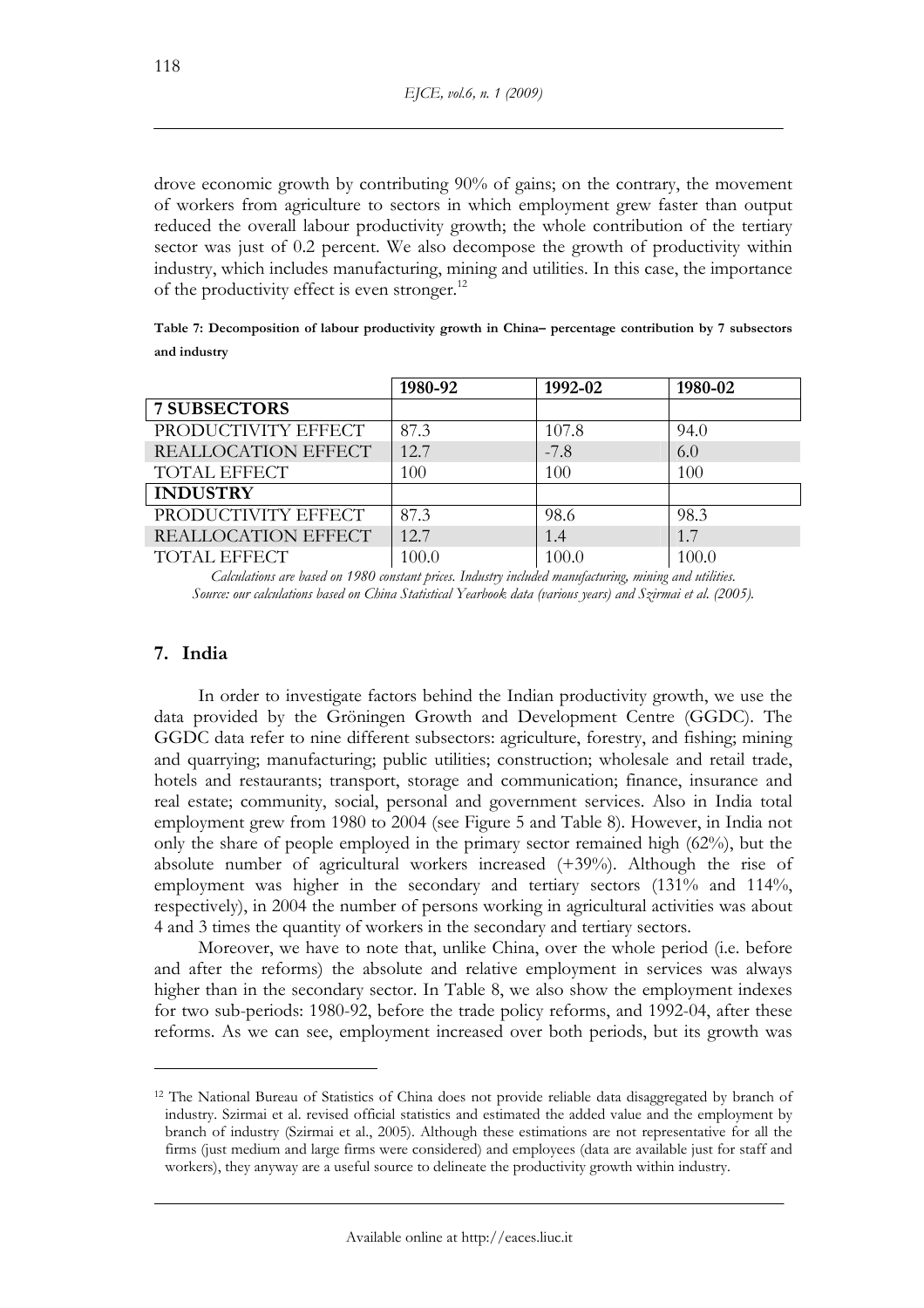faster before the reforms. Looking at subsector level (Figure 5), it is clear that, apart from agriculture, most workers were employed in manufacturing, wholesale, retail trade, hotels, restaurant and community, social and personal services. However, the highest employment growth rates concerned construction, real estate, insurance and financial intermediation.

|              | Total    |         |       |           |       |          |       |
|--------------|----------|---------|-------|-----------|-------|----------|-------|
|              | employed | Primary | share | Secondary | share | Tertiary | share |
|              | persons  |         |       |           |       |          |       |
| 1980         | 100.0    | 100.0   | 0.72  | 100.0     | 0.11  | 100.0    | 0.17  |
| 1985         | 112.5    | 108.8   | 0.70  | 120.4     | 0.12  | 123.3    | 0.18  |
| 1990         | 128.0    | 118.3   | 0.67  | 147.0     | 0.13  | 158.0    | 0.21  |
| 1995         | 144.3    | 128.3   | 0.64  | 192.4     | 0.15  | 182.0    | 0.21  |
| 2000         | 162.8    | 139.2   | 0.62  | 251.8     | 0.17  | 206.8    | 0.21  |
| 2004         | 161.6    | 139.0   | 0.62  | 231.0     | 0.16  | 214.4    | 0.22  |
| 1980-92      | 133.4    | 122.3   |       | 158.8     |       | 164.9    |       |
| $(1980=100)$ |          |         |       |           |       |          |       |
| 1992-04      | 121.2    | 113.7   |       | 145.5     |       | 130.0    |       |
| $(1992=100)$ |          |         |       |           |       |          |       |

**Table 8. Employed persons by industry and share in India, 1980=100** 

**Table 9. Employed persons (E) and productivity (P) by sector in India, 1980=100** 

|      | Agriculture,<br>Fishing             | Forestry, and | Mining and<br>Quarrying |              | Manufactu-<br>ring               |              | Public<br><b>Utilities</b>                    |           |                | Construction |
|------|-------------------------------------|---------------|-------------------------|--------------|----------------------------------|--------------|-----------------------------------------------|-----------|----------------|--------------|
|      | E                                   | ${\bf P}$     | $\bf E$                 | $\mathbf{P}$ | E                                | $\mathbf{P}$ | ${\bf E}$                                     | ${\bf P}$ | ${\bf E}$      | ${\bf P}$    |
| 1980 | 100                                 | 100           | 100                     | 100          | 100                              | 100          | 100                                           | 100       | 100            | 100          |
| 1985 | 109                                 | 107           | 130                     | 106          | 119                              | 118          | 111                                           | 133       | 132            | 89           |
| 1990 | 118                                 | 119           | 197                     | 112          | 138                              | 150          | 129                                           | 177       | 202            | 80           |
| 1995 | 128                                 | 122           | 227                     | 123          | 177                              | 163          | 173                                           | 195       | 306            | 63           |
| 2000 | 139                                 | 128           | 231                     | 145          | 227                              | 162          | 216                                           | 209       | 461            | 58           |
| 2004 | 139                                 | 140           | 258                     | 163          | 205                              | 229          | 212                                           | 246       | 430            | 83           |
|      | Wholesale<br>and Retail             |               | Transport,              |              | Finance,                         |              | Community,<br>Social,                         |           |                |              |
|      | Trade,<br>Hotels and<br>Restaurants |               | Storage, and<br>tion    | Communica-   | Insurance,<br>and Real<br>Estate |              | Personal and<br>Government<br><b>Services</b> |           | <b>ECONOMY</b> |              |
|      | E                                   | $\mathbf{P}$  | E                       | $\mathbf{P}$ | $\bf E$                          | ${\bf P}$    | E                                             | ${\bf P}$ | $\bf{E}$       | ${\bf P}$    |
| 1980 | 100                                 | 100           | 100                     | 100          | 100                              | 100          | 100                                           | 100       | 100            | 100          |
| 1985 | 136                                 | 98            | 120                     | 116          | 116                              | 157          | 117                                           | 113       | 112            | 114          |
| 1990 | 186                                 | 97            | 145                     | 135          | 147                              | 227          | 145                                           | 127       | 128            | 136          |
| 1995 | 217                                 | 110           | 179                     | 138          | 311                              | 183          | 157                                           | 151       | 144            | 153          |
| 2000 | 249                                 | 133           | 219                     | 177          | 615                              | 136          | 161                                           | 227       | 163            | 180          |

*Source: our calculations based on GGDC data.* 

*Source: our calculations based on GGDC data.*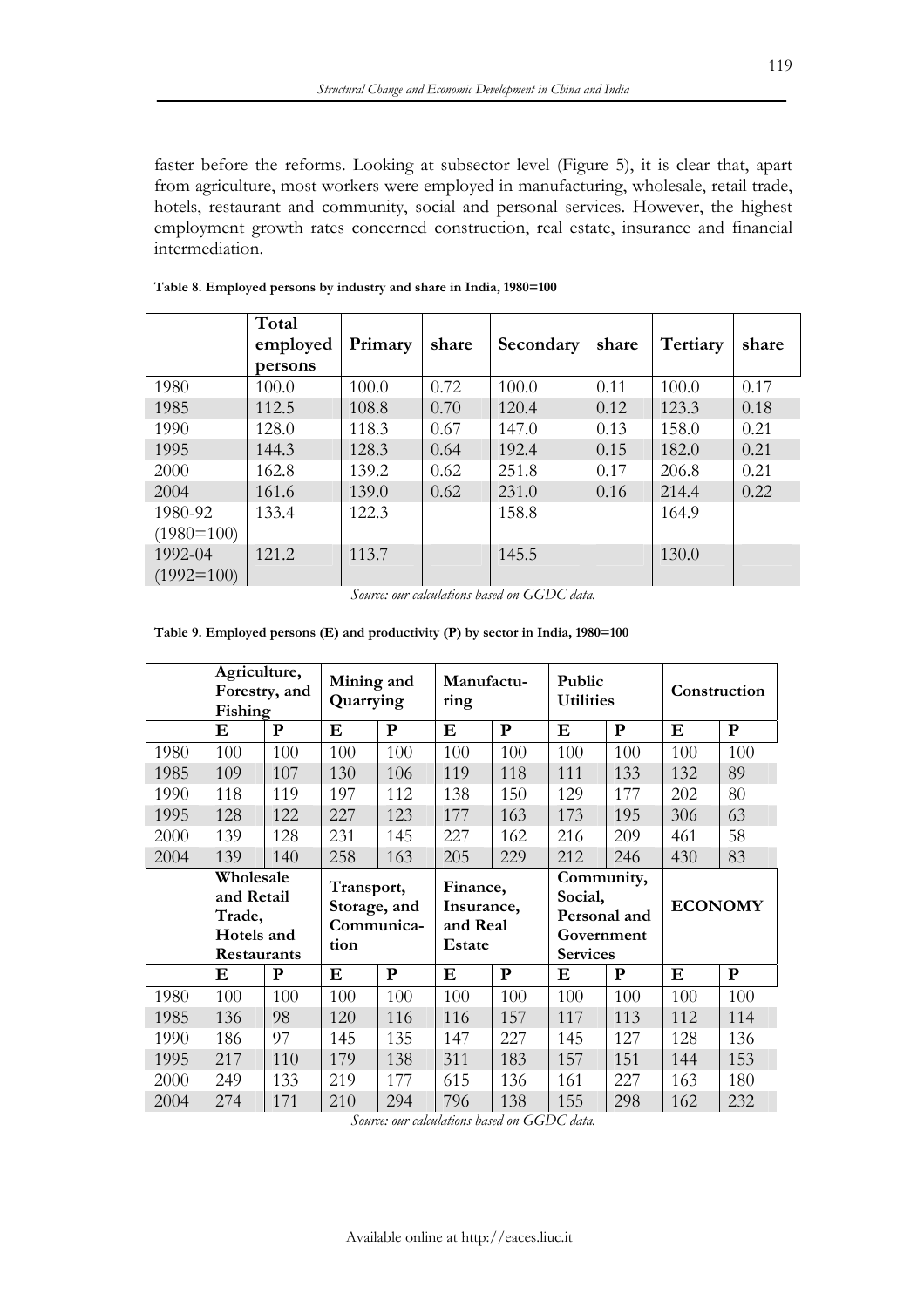In sum, it seems that in India the reallocation of workers was less clear, but anyway important: while in 2004 employment in the primary sector was still predominant, there was a movement of workers toward manufacturing on the one hand, and traditional services on the other hand; at the same time also modern services were witnessing a significant employment growth. Before the reforms, productivity was already increasing in all sectors (Figure 6).







Available online at http://eaces.liuc.it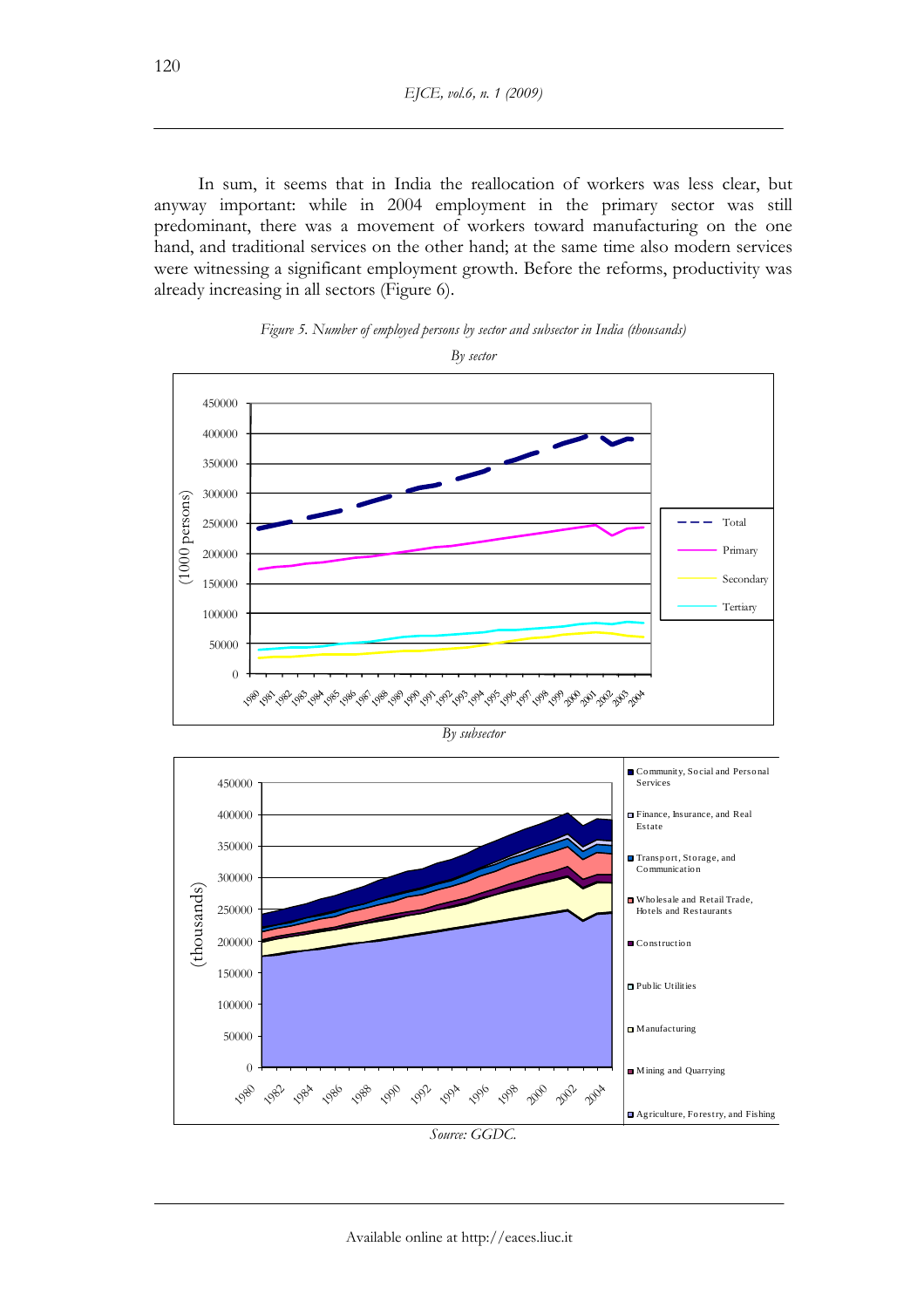However, after the economic reforms this increase accelerated, above all in the tertiary sector. Starting from 1996, services became the sector with the highest productivity level. Observing the picture in detail, we can see that the productivity growth was lower but better distributed among sectors with respect to the Chinese case. The subsectors gaining in terms of productivity growth were not only manufacturing, but also public utilities, transport, storage and communication, with community, social, personal and government services as leader sectors. Unlike in the Chinese case, in these sectors also employment grew but at a lower rate than output. On the contrary, finance, insurance and real estate showed unbalanced development. Before the reforms, these services had a growth in employment (84% in 1980-1992) lower than the productivity growth (122%).



*Figure 6. Productivity level by sector and subsector in India - output per worker (rupees)- 1993-94 constant prices* 

1 1 1 1 1 2 <sup>9 total</sup> 1 <del>1</del> 1 1 4 4 4 1 2 4 5  $\Box$  2  $3 \begin{array}{|c|c|c|c|c|} \hline 6 & 9 \end{array}$  otal  $1 \begin{array}{|c|c|c|c|c|} \hline 3 & 3 \end{array}$ 3 4 5  $5 \t7$   $3$   $5$ 6 6 6 7 7 9 total  $\frac{3}{1}$   $\frac{3}{1}$   $\frac{3}{1}$   $\frac{9}{1}$   $\frac{9}{1}$ 9  $_{\rm total}$   $3\overline{3}$   $9 \overline{9}$  total total  $\theta$ 50000 100000 1980 1992 2004

*Source: our calculations based on GGDC data. Sectors are encoded in the following way: 1\_ Agriculture, Forestry, and Fishing; 1\_ Mining and Quarrying; 3\_ Manufacturing; 4\_ Public Utilities; 5\_ Construction; 6\_ Wholesale and Retail Trade, Hotels and Restaurants; 7\_ Transport, Storage, and Communication; 8\_ Finance, Insurance, and Real Estate; 9\_ Community, Social, Personal and Government Services.*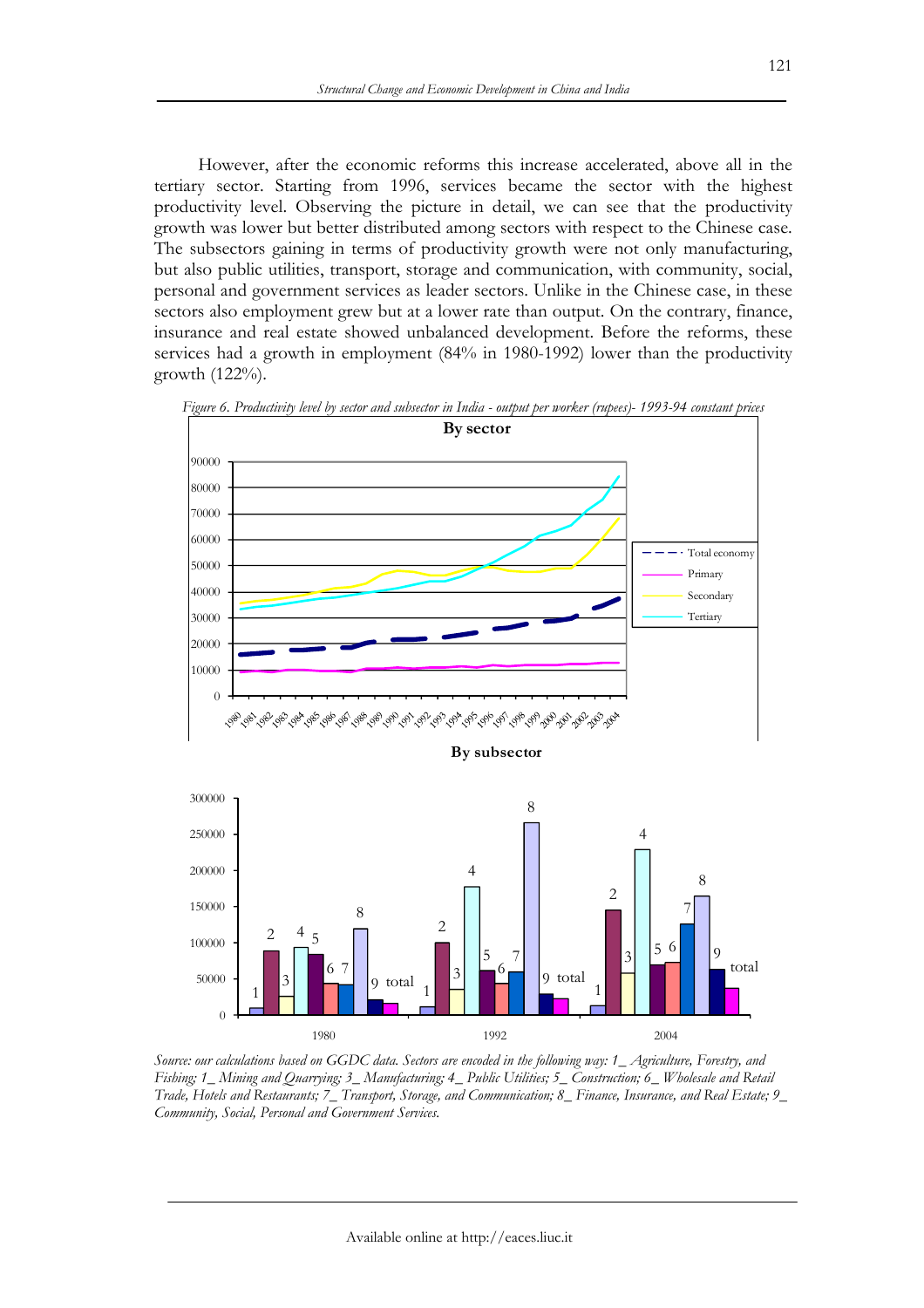However, after the reforms this trend reversed: in 2004 these subsectors presented the highest employment growth (696% with respect to 1980) but a decreasing labour productivity (Table 9).

The more balanced pattern of growth with respect to the Chinese one is demonstrated by decomposing labour productivity growth. The contributions by each sector and subsector, indeed, are less divergent, although some sectors led the process more than others: manufacturing and overall services. Even if the highest contribution was given by the increase in productivity within-sectors (68% in the period after the reforms), it was accompanied by a balanced reallocation of workers towards sectors with high productivity (32% in the same period).

**Table 10. Decomposition of labour productivity growth in India – percentage contribution by 9 sectors** 

|                     | 1980-92 | 1992-04 | 1980-04 |
|---------------------|---------|---------|---------|
| PRODUCTIVITY EFFECT | 64.8    | 68.2    | 75.8    |
| REALLOCATION EFFECT | 35.2    | 31.8    | 24.2    |
| TOTAL EFFECT        | 100     | 100     | 100     |

*Calculations based on 1993-94 constant prices. Source: our calculations based on GGDC data.* 

It must be underlined that this analysis is based on reallocation flows by industry but it doesn't consider the institutional framework regarding the labour market. Indeed, when also the distinction between formal and informal sectors is taken into account, the contribution of labour reallocation in terms of productivity growth is reduced. The movement of workers from agriculture to other sectors increased labour productivity; however, this effect was partially counterbalanced by the movement of workers from formal to informal sectors, where not only productivity but also wages are very low and illiteracy is substantial (OECD, 2007; Dougherty at al., 2009).

## **8. Conclusions**

As mentioned in the introduction, the rise in industrial activities was anticipated in time, becoming more intense and wider in scope in China than in India, where industry is nevertheless gaining momentum. The fordist model of growth operated in China earlier and much more intensively than in India. There are very important differences in the pattern of growth of the two countries, some of which closely associated to the different timing and amplitude of structural changes.

Not only has China a much larger industrial sector than India, even discounting the fact that its rapid industrialization process began some 12-15 years earlier than in India, but also its industrial activities are much less fragmented. India has an extraordinarily large number of micro-enterprises and a very vast "informal economy", much larger than China's. Moreover, India has a very large chain of production intermediaries and of wholesale and retail traders. These long production and distributive chains may sustain employment and reduce labour costs, but decrease productivity and tend to greatly increase the spread between prices earned by producers and consumer prices.

In India the software sector is more advanced than in China, although an important part of the sector is carried out as sub-contractor of foreign companies, while the production of hardware in India is much weaker than in China. China has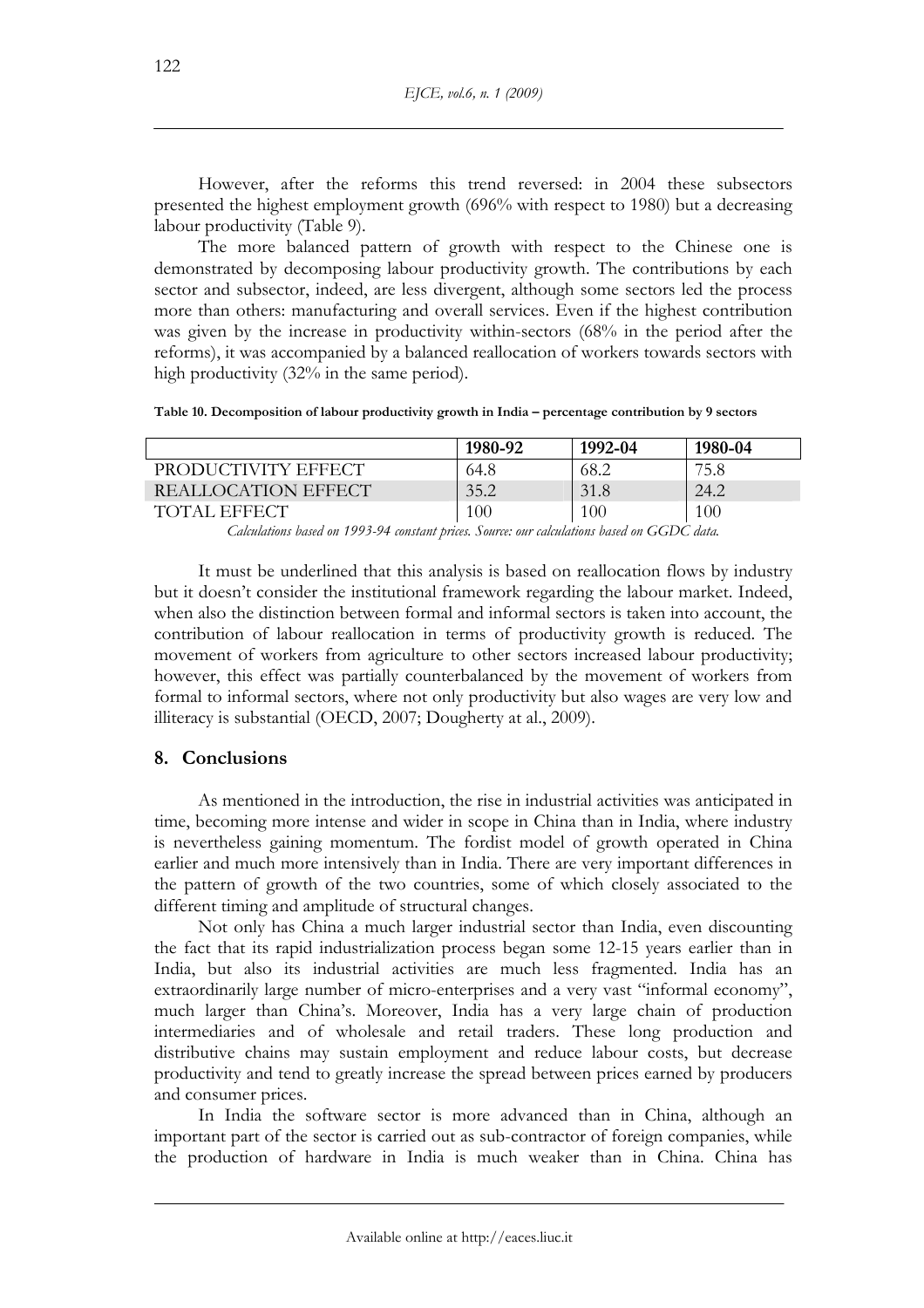experienced a much larger structural transformation than India, partly due to a deeper integration in the world economy.

Some of the differences in the productive structure are associated with the differences in education in the two countries. India has a more bi-polar system. It has, in fact, a large mass of people illiterate or with a weak command of the more diffused national languages and no knowledge of foreign languages as English, and at the same time, a consistent and rapidly growing number of engineers, microelectronics experts and other University graduates with a good knowledge of English. China has a less differentiated education system, with, on the average, a more educated work-force, but with increasing inequalities in the access to higher education and high quality schools.<sup>13</sup>

Owing to its earlier economic period of rapid growth and to its more centralized decision–making process, China has created, in its more economically dynamic zones, better transport and communication infrastructure than India. Lower transport and trading costs and larger scale economies in some sectors have contributed to increase the international competitiveness of China if compared with India.

 While the Indian banking and financial market appears to be more advanced and sophisticated than the Chinese market, the latter has grown more rapidly and has greatly benefited from the return under the control of China of the great and sophisticated financial market of Hong Kong.14

Finally, since 1978, pollution and income and wealth inequalities among families and among regions have increased both in China and in India, but much more markedly in China. Although the extent of poverty has diminished in both countries, it remains very large in India and sizeable in various parts of China.

### **References**

- Amighini A. (2005), 'China in the International Fragmentation of Production: Evidence from the ICT Industry', *European Journal of Comparative Economics*", **2**
- Balcet G. Bruschieri S. (2008), 'Technology transfer, Joint Ventures and the Emergence of Indian Multinationals: the Case of the Automotive Industry', *Asia and Europe: Connections and Contrasts*, Anderosso-O'Callaghan B., Zolin M.B. (eds), Libreria Editrice Cafoscarina, Venezia
- Basu K. (2007) (ed.) *The Oxford Companion to economics in India*, Oxford, Oxford University Press.
- Bossworth B., Collins S.M. (2008), 'Accounting for Growth: Comparing China and India', *The Journal of Economic Perspectives*, **22(1)**, 45-65.
- Chenery H.B. et al. (1979), *Structural change and development policy*, New York Oxford University Press

<sup>&</sup>lt;sup>13</sup> See, for the Chinese case, Saccone (2008).<br><sup>14</sup> For an analysis of the Chinese financial market see, for example, Sau (2008) and (2009), Chiarlone, Ferri (2007).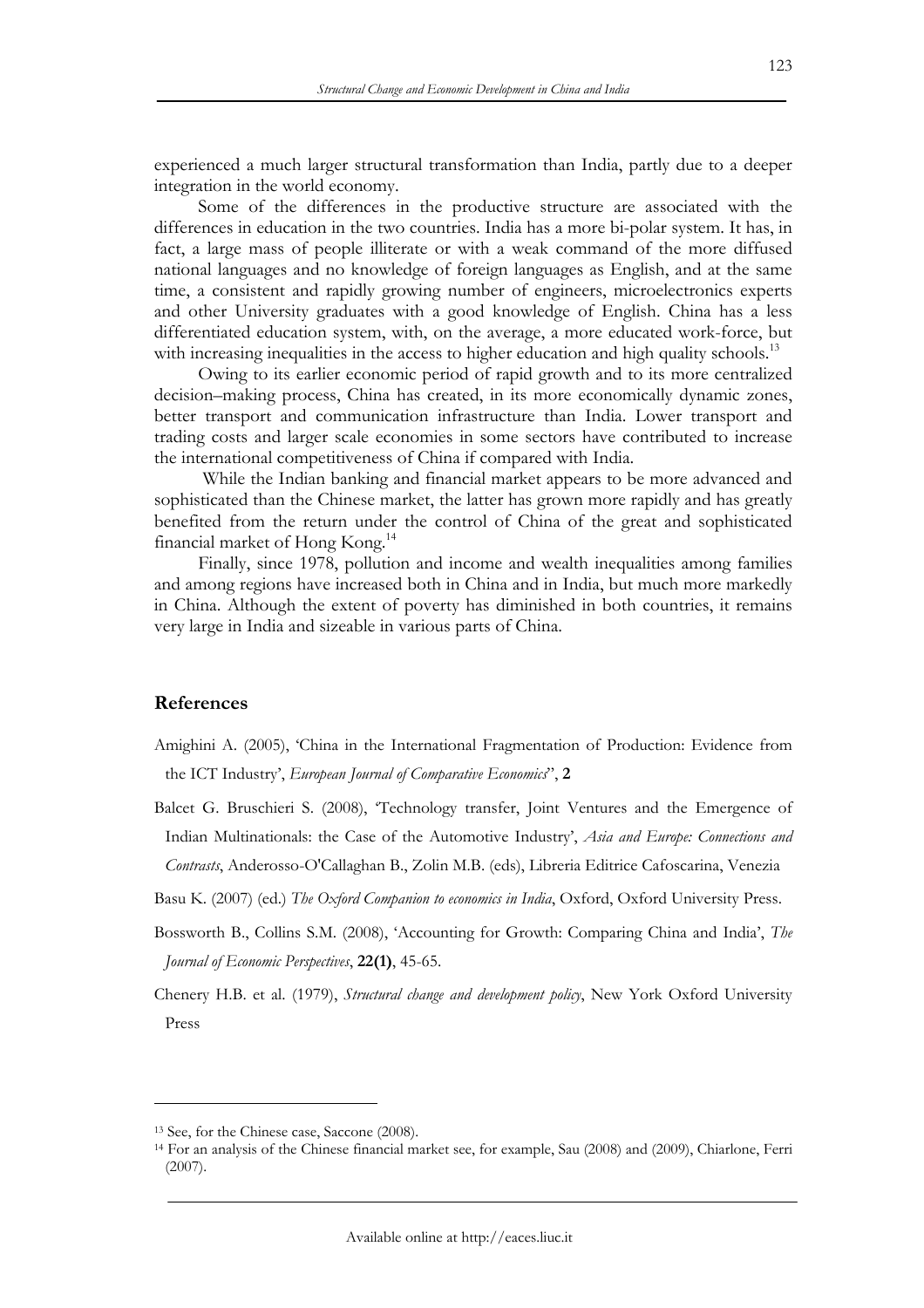- Chenery H.B., Robinson S., Syrquin M. (1986), *Industrialization and growth: a comparative study*, New York, Oxford University Press
- Chiarlone S. , Ferri G. (2007), 'Problemi e prospettive del sistema bancario cinese', *I sistemi bancari dei paesi emergenti*, Chiarlone S., Ferri G., pp. 61-98, Bancaria editrice, Roma

Chiarlone S., Amighini A. (2007), *L'economia della Cina*, Carocci, Roma

- Dougherty S., Herd R., Chalaux T. (2009), 'What is Holding Back Productivity Growth in India? Recent Microevidence', *OECD Journal: Economic Studies*, 2009
- Frankel F.R. (2005*), Indian's Political economy: 1947-2004*, Oxford, Oxford University Press
- Fuà G. (1980), *Problemi dello sviluppo tardivo in Europa*, Il Mulino, Bologna
- Galbraith J.K., Krytynskaia L. (2004), Wang Q., 'The Experience of Rising Inequality in Russia and China during the Transition'*, European Journal of Comparative Economics*, **1**
- Gerschenkron A. (1962), *Economic Backwardness in Historical Perspective*, Harvard University Press, Cambridge, Mass
- GGDC (2009), *Total Data Base*, Groningen Growth and Development Center, available at: http://www.eco.rug.nl/ggdc
- Herd S., Dougherty R. (2007), 'Growth Prospects in China and India Compared', *European Journal of Comparative Economics*, June 2007
- IMF (2006), 'Asia rising: patterns of economic development and growth', *World Economic Outlook*, Washington D.C.
- Kuznets S. (1966), *Modern Economic Growth: Rate, Structure, and Spread*, Yale University Press, New Haven, London
- Maddison A. (2007), *Contours of the World Economy. 1-2030 AD*, Oxford University Press*,* Oxford
- Maddison A. (2007), *Chinese Economic Performance in the Long Run,* 2nd edition, OECD, Paris
- Maddison A., Wu H.X. (2008), 'Measuring China's Economic Performance', *World Economics*, **9(2)**, April-June
- Malle S. (2006), 'Profili macro-economici della Cina', *Il Politico* , Settembre-Dicembre, 194-216
- National Bureau of Statistics of China (2008), *China Statistics Yearbook*
- National Bureau of Statistics of China (2009), http://www.stats.gov. cn/english/
- OECD (2005), *OECD Economic Surveys: China*, Paris.
- OECD (2007) *OECD Economic Surveys: India*, Paris.

Pasinetti L. (1981), *Structural Change and Economic Growth*, Cambridge University Press, Cambridge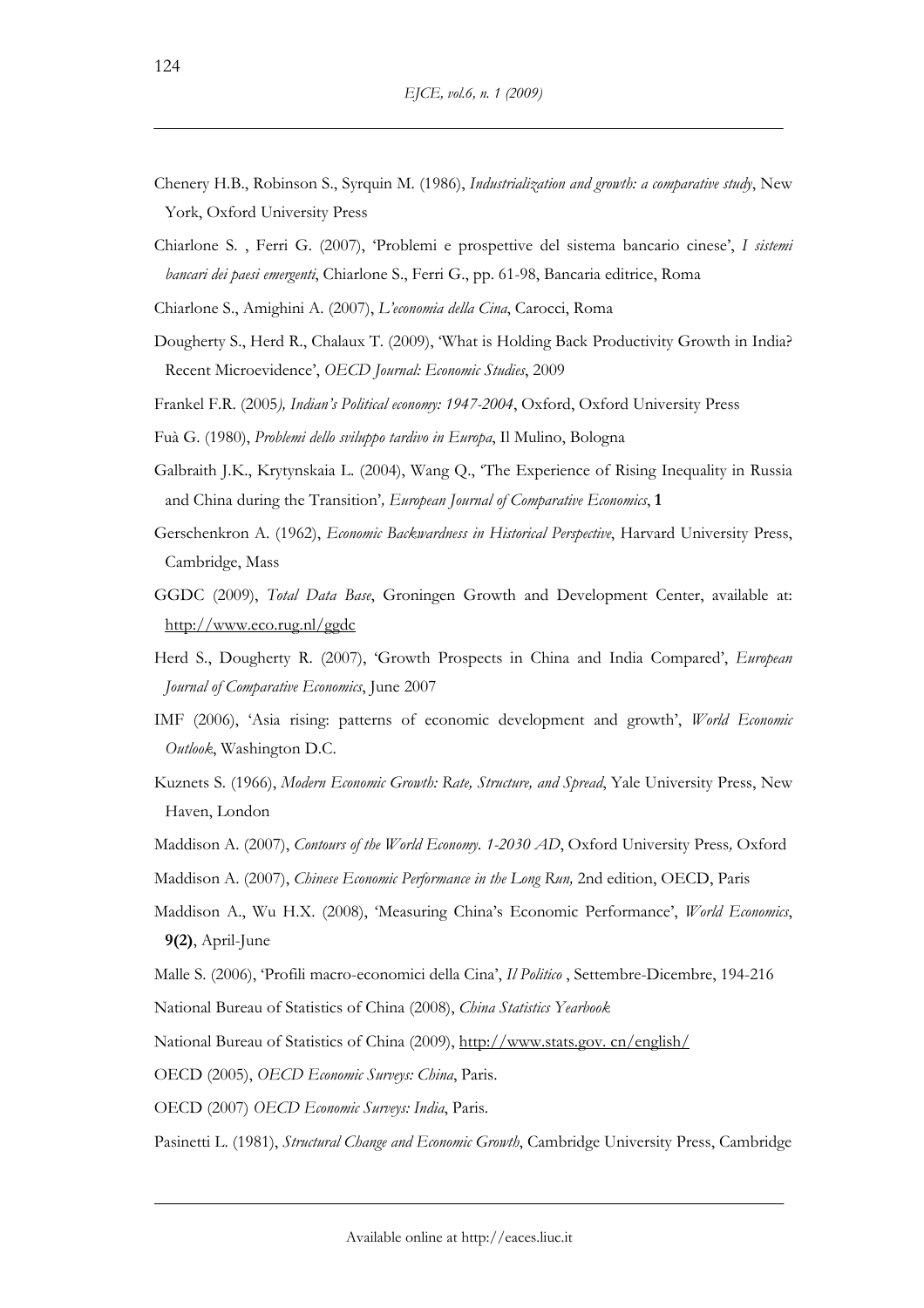- Richet X, Ruet J. (2008), *The Chinese and Indian Automobile Industry in Perspective: Technology Appropriation, Catching-up and Development,* forthcoming
- Saccone D. (2008) 'Educational Inequality and Educational Poverty: the Chinese Case in the Period 1975-2004', *Working papers*, **8**, Department of Economics, University of Turin
- Sau L. (2008), 'La struttura del sistema finanziario in Cina', *Working papers*, **7**, Department of Economics, University of Turin
- Sau L. (2009), 'Gradualism and the Evolution of the Financial Structure in China', *Working papers*, **3**, Department of Economics, University of Turin
- Syrquin M. (1986), 'Productivity growth and factor reallocation', *Industrialization and growth*, in H. B. Chenery (Ed.), Oxford University Press, Oxford
- Szirmai A., Ren R., Bai M. (2005), 'Chinese Manufacturing Performance in Comparative Perspective, 1980-2002', *Center Discussion Paper,* **920**, Economic Growth Center, Yale University.
- UNDP (2008), *Human Development Report*, Oxford University Press, Oxford
- Valli V. (2002), *L'Europa e l'economia mondiale*, Carocci, Roma
- Valli V. (2005), *Politica economica. Introduzione all'economia dello sviluppo*, Carocci, Roma
- Valli V. (2009). 'The Three Waves of the Fordist Model of Growth and the Case of China', *Working papers*, **5**, Department of Economics, University of Turin
- World Bank (2009), *World Development Indicators*, Washington D.C.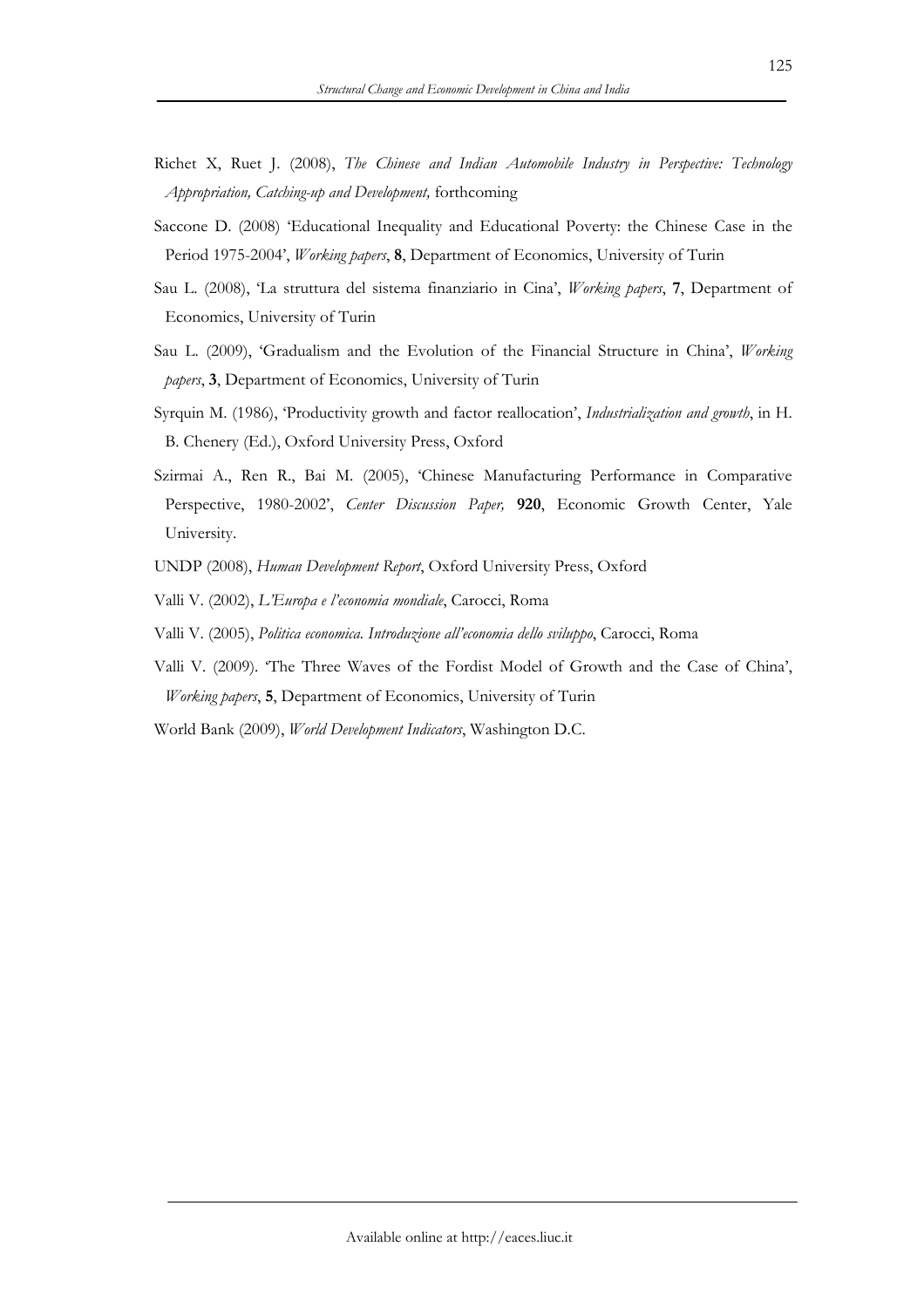## **Statistical Appendix**

**Table A1. Decomposition of labour productivity growth in China– percentage contribution by 7 subsectors** 

|                                                       | 1980-92 | 1992-02 | 1980-02 |
|-------------------------------------------------------|---------|---------|---------|
| Agriculture, forestry, animal husbandry and fishery   |         |         |         |
| productivity effect                                   | 16.0    | 7.8     | 8.7     |
| reallocation effect                                   | $-4.5$  | 1.4     | $-0.7$  |
| <b>TOTAL EFFECT</b>                                   | 11.5    | 9.2     | 8.1     |
| Industry (manufacturing, mining and utilities)        |         |         |         |
| productivity effect                                   | 59.1    | 90.4    | 71.9    |
| reallocation effect                                   | 10.7    | $-3.0$  | 1.8     |
| <b>TOTAL EFFECT</b>                                   | 69.8    | 87.4    | 73.7    |
| Construction                                          |         |         |         |
| productivity effect                                   | 1.2     | 3.0     | 2.4     |
| reallocation effect                                   | 2.5     | 0.3     | 1.1     |
| <b>TOTAL EFFECT</b>                                   | 3.7     | 3.3     | 3.5     |
| Wholesale, retail trade, hotels and catering services |         |         |         |
| productivity effect                                   | 1.7     | $-4.2$  | $-1.4$  |
| reallocation effect                                   | 1.6     | $-4.1$  | 1.6     |
| <b>TOTAL EFFECT</b>                                   | 3.3     | $-8.3$  | 0.2     |
| <b>Financial intermediation</b>                       |         |         |         |
| productivity effect                                   | 5.7     | $-1.0$  | 2.6     |
| reallocation effect                                   | 1.8     | 3.8     | 1.3     |
| <b>TOTAL EFFECT</b>                                   | 7.5     | 2.8     | 3.9     |
| <b>Real estate</b>                                    |         |         |         |
| productivity effect                                   | 3.1     | $-0.5$  | 1.5     |
| reallocation effect                                   | 3.2     | 3.3     | 2.3     |
| <b>TOTAL EFFECT</b>                                   | 6.4     | 2.8     | 3.8     |
| Other services                                        |         |         |         |
| productivity effect                                   | 0.4     | 12.4    | 8.3     |
| reallocation effect                                   | $-2.5$  | $-9.5$  | $-1.4$  |
| <b>TOTAL EFFECT</b>                                   | $-2.1$  | 2.9     | 6.9     |
| <b>TOTAL ECONOMY</b>                                  |         |         |         |
| productivity effect                                   | 87.3    | 107.8   | 94.0    |
| reallocation effect                                   | 12.7    | $-7.8$  | 6.0     |
| <b>TOTAL EFFECT</b>                                   | 100     | 100     | 100     |

*Calculations are based on 1980 constant prices.* 

*Source: our calculations based on China Statistical Yearbook data (various years).*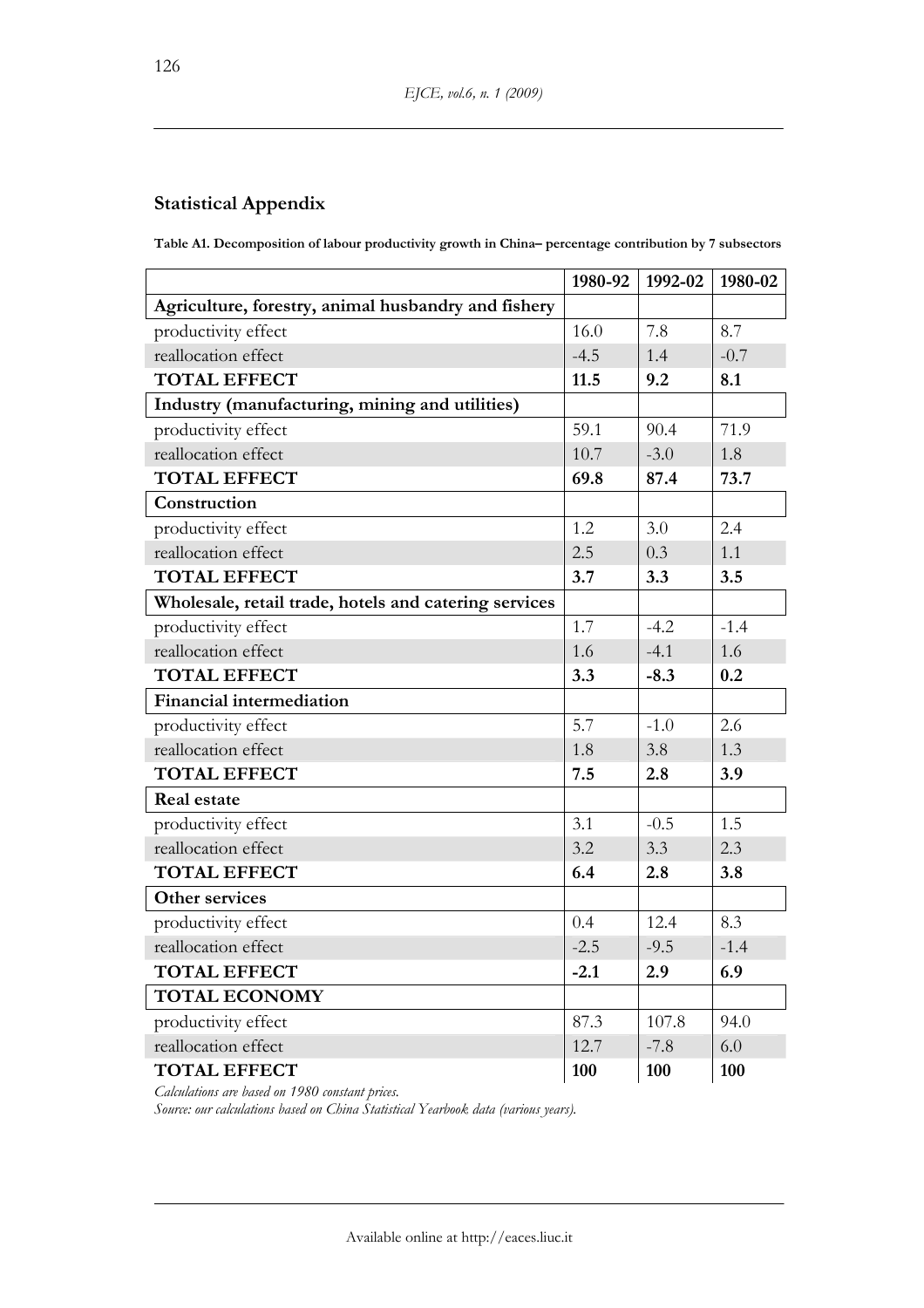|                                        | 1980-92 | 1992-02 | 1980-02 |
|----------------------------------------|---------|---------|---------|
| Food manufacturing                     |         |         |         |
| productivity effect                    | 5.1     | 5.6     | 5.5     |
| reallocation effect                    | $-0.2$  | 0.0     | 0.0     |
| <b>TOTAL EFFECT</b>                    | 4.9     | 5.6     | 5.5     |
| Beverage manufacturing                 |         |         |         |
| productivity effect                    | 2.7     | 2.0     | 2.2     |
| reallocation effect                    | 0.7     | $-0.1$  | 0.1     |
| <b>TOTAL EFFECT</b>                    | 3.5     | 2.0     | 2.2     |
| Tobacco processing                     |         |         |         |
| productivity effect                    | 4.4     | 4.0     | 4.1     |
| reallocation effect                    | 5.8     | $-0.5$  | 0.5     |
| <b>TOTAL EFFECT</b>                    | 10.2    | 3.5     | 4.6     |
| Textile industry                       |         |         |         |
| productivity effect                    | $-5.5$  | 6.8     | 5.6     |
| reallocation effect                    | 3.4     | 0.8     | 0.0     |
| <b>TOTAL EFFECT</b>                    | $-2.0$  | 7.5     | 5.6     |
| Clothing industry                      |         |         |         |
| productivity effect                    | 2.9     | 2.3     | 2.5     |
| reallocation effect                    | $-1.3$  | 0.0     | $-0.2$  |
| <b>TOTAL EFFECT</b>                    | 1.6     | 2.3     | 2.3     |
| Leather and fur products               |         |         |         |
| productivity effect                    | 0.3     | 1.3     | 1.2     |
| reallocation effect                    | $-0.5$  | 0.0     | $-0.1$  |
| <b>TOTAL EFFECT</b>                    | $-0.3$  | 1.3     | 1.1     |
| Wood products                          |         |         |         |
| productivity effect                    | $-0.4$  | 0.6     | 0.5     |
| reallocation effect                    | $-0.4$  | 0.1     | 0.0     |
| <b>TOTAL EFFECT</b>                    | $-0.8$  | 0.8     | 0.5     |
| Paper and printing products            |         |         |         |
| productivity effect                    | 1.2     | 2.5     | 2.3     |
| reallocation effect                    | $-0.6$  | 0.2     | 0.0     |
| <b>TOTAL EFFECT</b>                    | 0.6     | 2.7     | 2.3     |
| Oil refining, coking and coal products |         |         |         |
| productivity effect                    | $-6.1$  | $-0.1$  | $-0.8$  |
| reallocation effect                    | 7.8     | $-0.2$  | 0.7     |
| <b>TOTAL EFFECT</b>                    | 1.7     | $-0.3$  | 0.0     |
| Chemical industry, excl. oil           |         |         |         |
| productivity effect                    | 14.6    | 11.9    | 12.2    |
| reallocation effect                    | 2.0     | $-0.5$  | 0.1     |
| <b>TOTAL EFFECT</b>                    | 16.6    | 11.4    | 12.4    |
| <b>Rubber and plastics</b>             |         |         |         |
| productivity effect                    | 1.6     | 2.9     | 2.7     |
| reallocation effect                    | 0.5     | 0.0     | $0.0\,$ |
| <b>TOTAL EFFECT</b>                    | 2.1     | 2.9     | 2.8     |
| Non-metallic minerals                  |         |         |         |
| productivity effect                    | 6.0     | 2.9     | 3.2     |
| reallocation effect                    | $-3.1$  | 0.6     | $-0.1$  |
| <b>TOTAL EFFECT</b>                    | 2.9     | 3.5     | 3.1     |

**Table A2. Decomposition of labour productivity growth in Chinese industry– percentage contribution by branch**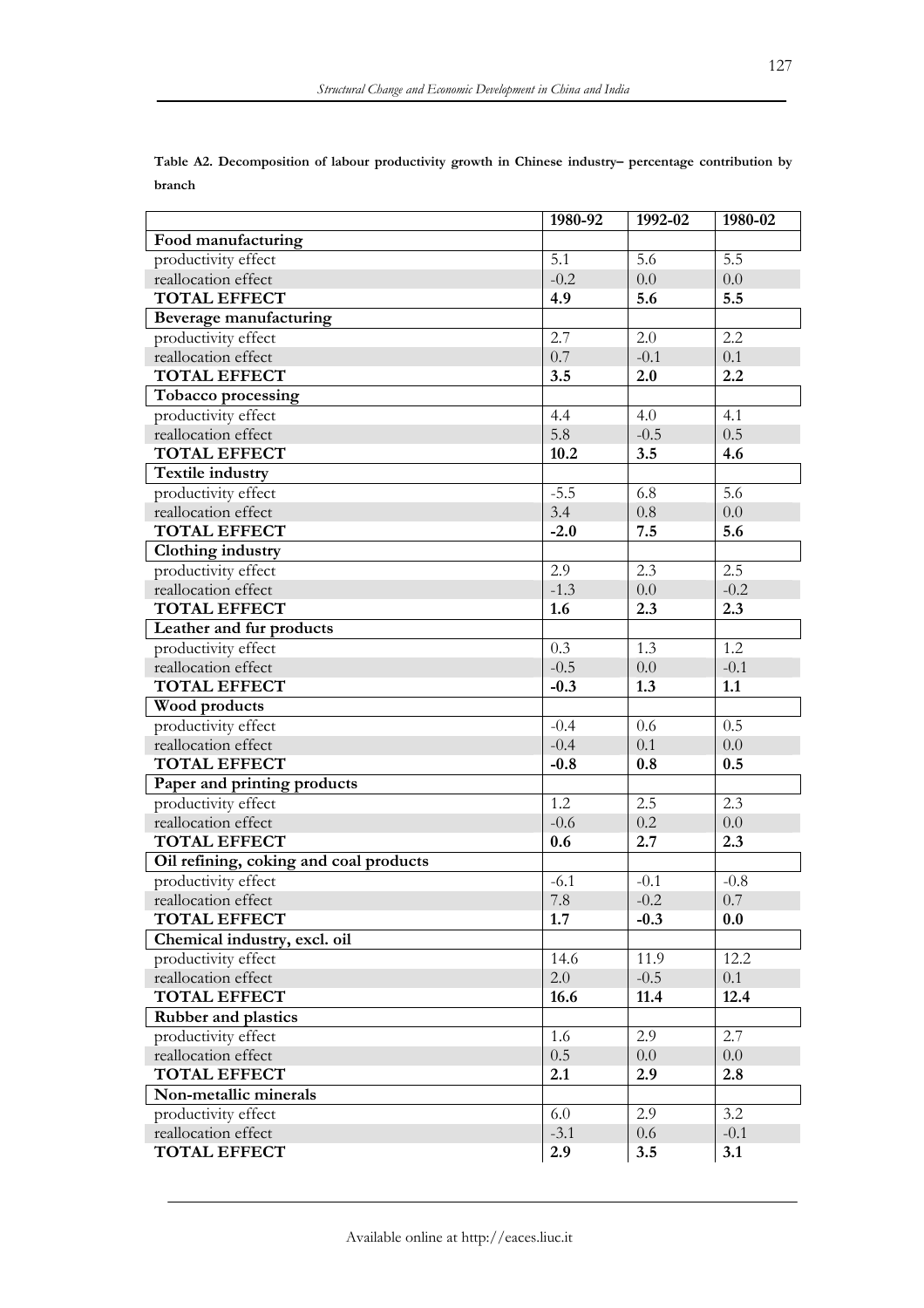| <b>Basic metals</b>                |        |        |        |
|------------------------------------|--------|--------|--------|
| productivity effect                | 4.5    | 5.0    | 5.0    |
| reallocation effect                | 1.4    | $-0.1$ | 0.1    |
| <b>TOTAL EFFECT</b>                | 5.8    | 4.9    | 5.1    |
| <b>Fabricated</b> metals           |        |        |        |
| productivity effect                | 0.7    | 2.1    | 2.0    |
| reallocation effect                | $-0.8$ | 0.4    | 0.1    |
| <b>TOTAL EFFECT</b>                | 0.0    | 2.5    | 2.0    |
| Machinery                          |        |        |        |
| productivity effect                | 15.3   | 9.5    | 9.6    |
| reallocation effect                | $-2.1$ | 0.6    | 0.4    |
| <b>TOTAL EFFECT</b>                | 13.2   | 10.0   | 10.0   |
| Transport equipment                |        |        |        |
| productivity effect                | 10.9   | 11.2   | 11.5   |
| reallocation effect                | $-0.9$ | 0.0    | $-0.1$ |
| <b>TOTAL EFFECT</b>                | 10.0   | 11.2   | 11.4   |
| Electrical machinery and equipment |        |        |        |
| productivity effect                | 4.4    | 5.2    | 5.2    |
| reallocation effect                | $-0.5$ | 0.0    | 0.0    |
| <b>TOTAL EFFECT</b>                | 3.9    | 5.3    | 5.1    |
| Electronic and telecom equipment   |        |        |        |
| productivity effect                | 4.7    | 9.0    | 8.9    |
| reallocation effect                | $-0.6$ | 0.0    | $-0.1$ |
| <b>TOTAL EFFECT</b>                | 4.1    | 9.0    | 8.7    |
| Instruments                        |        |        |        |
| productivity effect                | 0.7    | 0.8    | 0.8    |
| reallocation effect                | $-0.1$ | 0.0    | 0.0    |
| <b>TOTAL EFFECT</b>                | 0.6    | 0.8    | 0.8    |
| Furniture                          |        |        |        |
| productivity effect                | 0.1    | 0.4    | 0.4    |
| reallocation effect                | 0.0    | 0.1    | 0.1    |
| <b>TOTAL EFFECT</b>                | 0.1    | 0.5    | 0.4    |
| Other manufacturing                |        |        |        |
| productivity effect                | 1.8    | 2.1    | 2.1    |
| reallocation effect                | $-0.9$ | 0.1    | $-0.1$ |
| <b>TOTAL EFFECT</b>                | 0.9    | 2.2    | 2.0    |
| <b>Mining and Utilities</b>        |        |        |        |
| productivity effect                | 17.4   | 10.3   | 11.5   |
| reallocation effect                | 3.1    | $-0.1$ | 0.4    |
| <b>TOTAL EFFECT</b>                | 20.6   | 10.1   | 11.9   |
| <b>TOTAL INDUSTRY</b>              |        |        |        |
| productivity effect                | 87.3   | 98.6   | 98.3   |
| reallocation effect                | 12.7   | 1.4    | 1.7    |
| <b>TOTAL EFFECT</b>                | 100    | 100    | 100    |

*Calculations are based on 1980 constant prices. Source: our calculations based on Szirmai et al. (2005).*